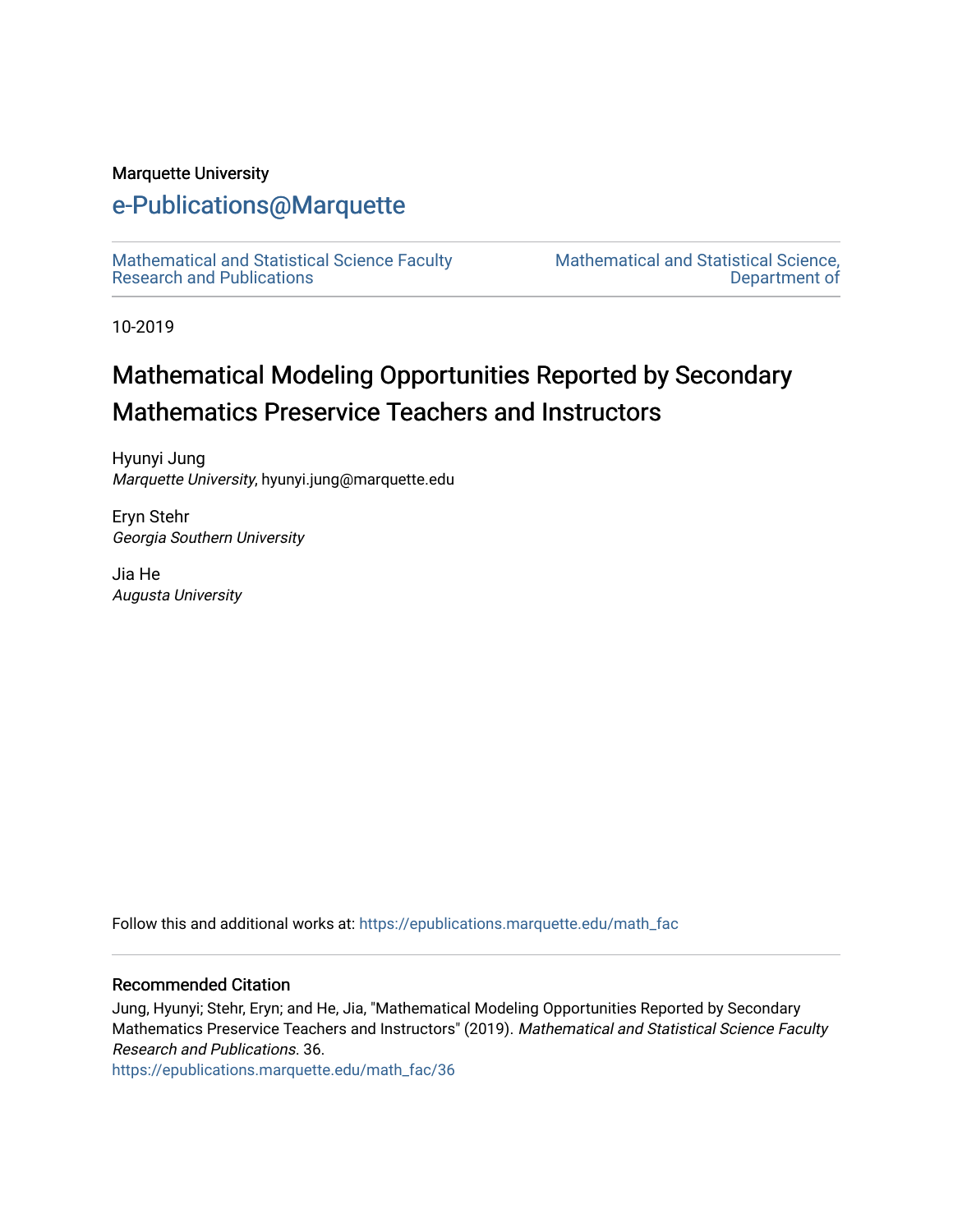**Marquette University**

# **e-Publications@Marquette**

# *Mathematics and Statistical Sciences Faculty Research and Publications/College of Arts and Sciences*

*This paper is NOT THE PUBLISHED VERSION;* **but the author's final, peer-reviewed manuscript.** The published version may be accessed by following the link in the citation below.

*School Science & Mathematics*, Vol. 119, No. 6 (October 2019): 353-365. [DOI.](https://doi.org/10.1111/ssm.12359) This article is © Wiley and permission has been granted for this version to appear in [e-Publications@Marquette.](http://epublications.marquette.edu/) Wiley does not grant permission for this article to be further copied/distributed or hosted elsewhere without the express permission from Wiley.

# Mathematical Modeling Opportunities Reported by Secondary Mathematics Preservice Teachers and Instructors

Hyunyi Jung Department of Mathematical and Statistical Science, Marquette University, Milwaukee, Wisconsin Eryn M. Stehr Department of Mathematical Sciences, College of Science and Mathematics, Georgia Southern University, Statesboro, Georgia Jia He Department of Mathematics, Augusta University, Augusta, Georgia

## ABSTRACT

Engaging with mathematical modeling can support learners to collaboratively explore mathematics in integrated ways as well as generate mathematical ideas and representations that may be useful in everyday life. Although several studies provide diverse insights into teaching and learning mathematical modeling, research has yet to be conducted on the mathematical modeling learning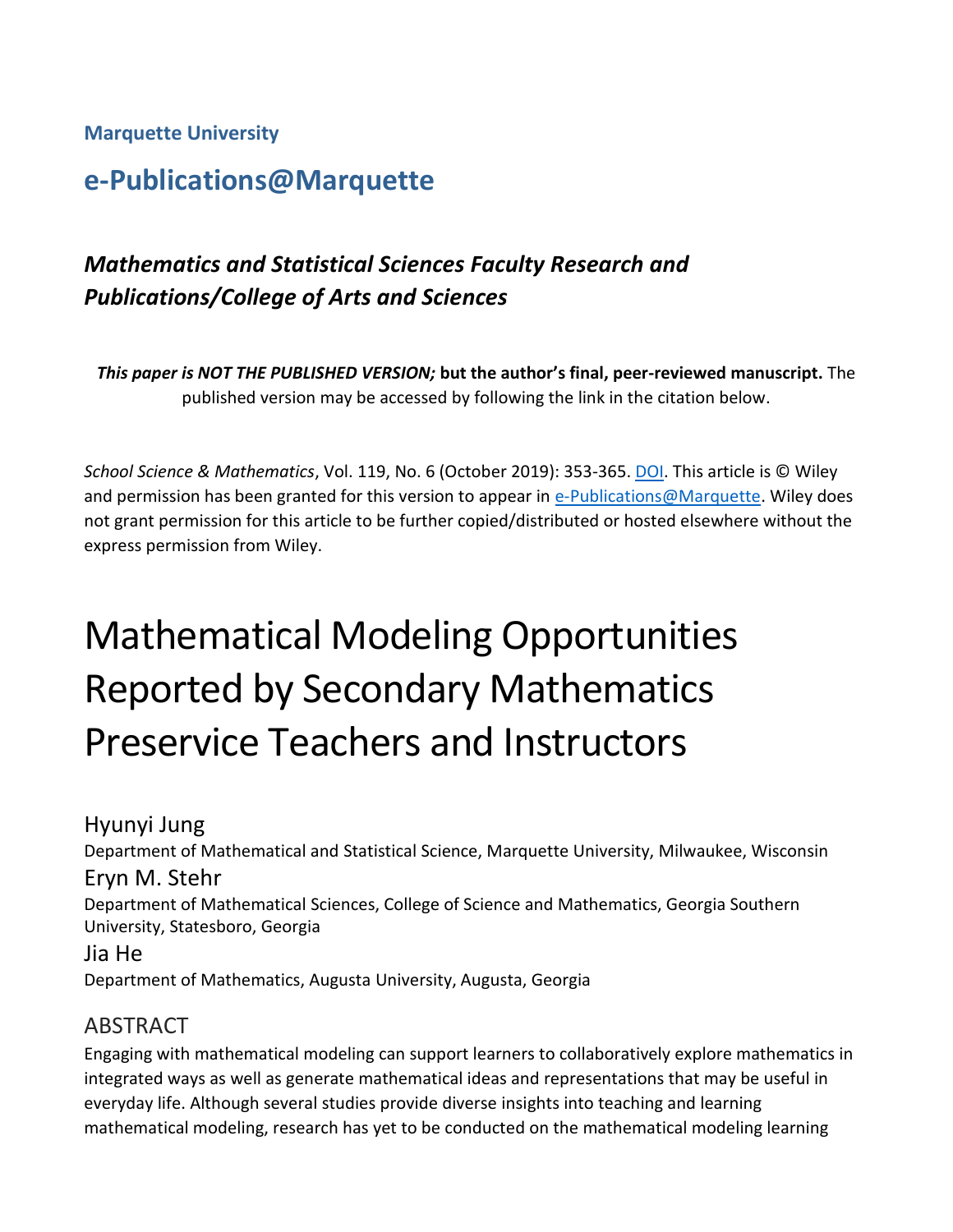opportunities available to secondary mathematics preservice teachers (PTs) in mathematics and education courses in teacher education programs. This study investigates the mathematical modeling learning opportunities reported by 48 instructors and ten focus groups of 37 PTs. Multiple data sources (e.g., interview transcripts, syllabi, tasks, and exams) collected from universities were used to achieve triangulation in this case study of secondary preparation programs. When asked about mathematical modeling, both PTs and instructors reported rich examples of mathematical modeling from the opportunities afforded by their respective programs. Both also reported modeling experiences that were not mathematical modeling, such as word problems, representations, or demonstrations. Along with the study's particular themes and examples, common mathematical modeling opportunities recalled by PTs and instructors are elaborated in our findings. This study intends to begin a discussion of possible pathways for providing rich opportunities for PTs to engage in mathematical modeling.

## Keywords

algebra; learning processes; math/math education; teacher education; teachers and teaching

## INTRODUCTION

Engaging with mathematical modeling can support learners to collaboratively explore mathematics in integrated ways as well as generate ideas and representations that may be useful outside of classrooms and in everyday life (Lesh & Doerr, [14]). Mathematical modeling, an iterative process of developing mathematical representations to provide insights into real‐world problem‐solving situations, is a mathematical practice every student is expected to develop (Consortium for Mathematics and its Applications & Society for Industrial and Applied Mathematics [COMAP & SIAM], [ 5]; Lesh, English, Riggs, & Sevis, [15]; National Governors Association Center for Best Practices [NGA] & Council of Chief State School Officers [CCSSO], [ 4]). Despite this, a major challenge for teachers "is the 'conceptual fuzziness' about what counts as a modeling activity" (Cai et al., [ 3], p. 146). Because the term *modeling* is used in various ways in mathematics and education courses, preservice teachers (PTs) do not naturally distinguish between *mathematical* and *nonmathematical* modeling. For example, Anhalt and Cortez ([ 1]) found their PTs initially viewed mathematical modeling as using representations of mathematical objects or demonstrating mathematical procedures.

To support PTs' understanding of mathematical modeling, the Association of Mathematics Teacher Educators (AMTE) recommended that teacher education programs provide PTs with consistent opportunities to engage in mathematical modeling (Association of Mathematics Teacher Educators [AMTE], [ 2]). Research studies on teacher education programs showed that learning opportunities varied considerably according to programs' emphases, courses, and field experiences (e.g., Gansle, Noell, & Burns, [ 9]). Several studies provide valuable insights into secondary mathematics teachers' learning of mathematical modeling as one of the outcomes (e.g., Anhalt & Cortez, [ 1]; Doerr & English, [ 8]; Tan & Ang, [23]). However, research into experiences or perceptions of learning mathematical modeling (e.g., learning opportunities) in secondary preservice programs has yet to be conducted.

In this article, we attempt to close this research gap by exploring mathematical modeling across five teacher preparation programs. Specifically, we focus on mathematical modeling opportunities reported by 37 PTs and 48 course instructors of mathematics and education courses. To consider mathematical modeling experiences across an entire teacher preparation program, we triangulated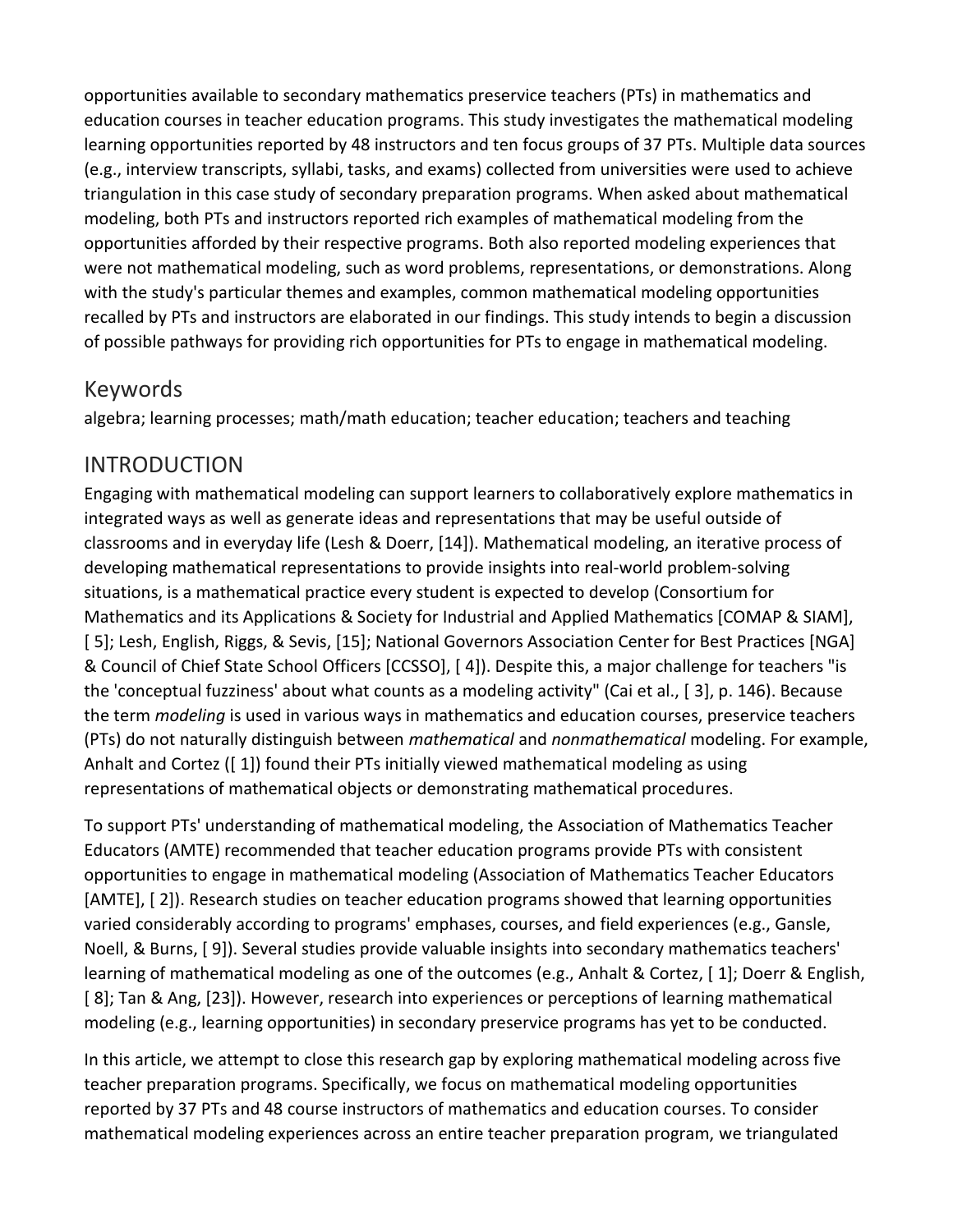PTs' reports of *experienced* modeling encounters in all the required courses with instructors' reports of *intended* mathematical experiences within individual courses, comparing the reports with corresponding instructional materials. Our research questions were: (a) What are PTs' recollections of mathematical modeling experiences across the whole of their teacher preparation programs? (b) What mathematical modeling opportunities do instructors report that they intended to provide in their courses? and (c) What are common mathematical and nonmathematical modeling opportunities reported by both instructors and PTs?

## THE PROCESS AND PURPOSE OF MATHEMATICAL MODELING

The *Common Core State Standards in Mathematics* (*CCSSM*) described mathematical modeling in both content and practice standards (National Governors Association Center for Best Practices & Council of Chief State School Officers [NGA & CCSSO], [ 4]). The *CCSSM* recommended that students identify and select variables to formulate a model; analyze and perform operations; and interpret, validate, improve, and report conclusions. Some *CCSSM* modeling cycle elements are less emphasized than others (Meyer, [17]; Pollak & Garfunkel, [20]). Pollak and Garfunkel described teachers' conceptions of the mathematical modeling process as often lacking cycle elements, namely: (a) making choices and assumptions to create a model; (b) validating a model by considering a solution's mathematical correctness; and (c) making sense of solutions within a modeling context. Similarly, Meyer ([17]) found many tasks in Algebra 1 and Geometry textbooks lacked components of identifying variables in a situation and validating conclusions. Connecting deficits across these studies, we argue that PTs may need experiences that include decision‐making about assumptions and variables that translate a real‐ world situation into a mathematical model. They also need experiences of validating models and conclusions by comparing mathematical correctness and the practical implications of a solution.

In addition to elements of the modeling cycle, PTs need experiences with modeling as both a *vehicle* and as *content* itself (Julie, [13]). According to Julie, the purpose of mathematical modeling as a *vehicle* is to support "learning of mathematical concepts, procedures and at times justification," rather than to gain a deeper understanding of mathematical modeling itself (p. 2). In contrast, modeling as *content* entails "scrutiny, dissection, critique, extension, and adaptation" of models, with a view to coming "to grips with the underlying mechanisms of mathematical model construction," rather than that "certain mathematical concepts or procedures should be the outcome." (p. 3).

Julie ([13]) argued that teachers exposed to mathematical modeling only as a vehicle often sought out existing formulas rather than attempting to describe and analyze the context, leading to a superficial interaction with the mathematical structures of situations. This result follows a similar structure to that of many textbooks: students learn concepts first and then use those contextualized problems to reinforce and apply procedures or formulas, rather than deeply exploring the mathematics embedded in situations. This pattern for teachers and students may lead to answer‐seeking rather than creative problem solving and sense‐making.

The first sentence of the Standards for Mathematical Practice 4: Model with Mathematics reads: "Mathematically proficient students can apply the mathematics they know to solve problems arising in everyday life" (NGA & CCSSO, [ 4]). Lesh et al. ([15]), by contrast, argue that this sentence can be misleading and does not capture the essential role of mathematical modeling as content in and of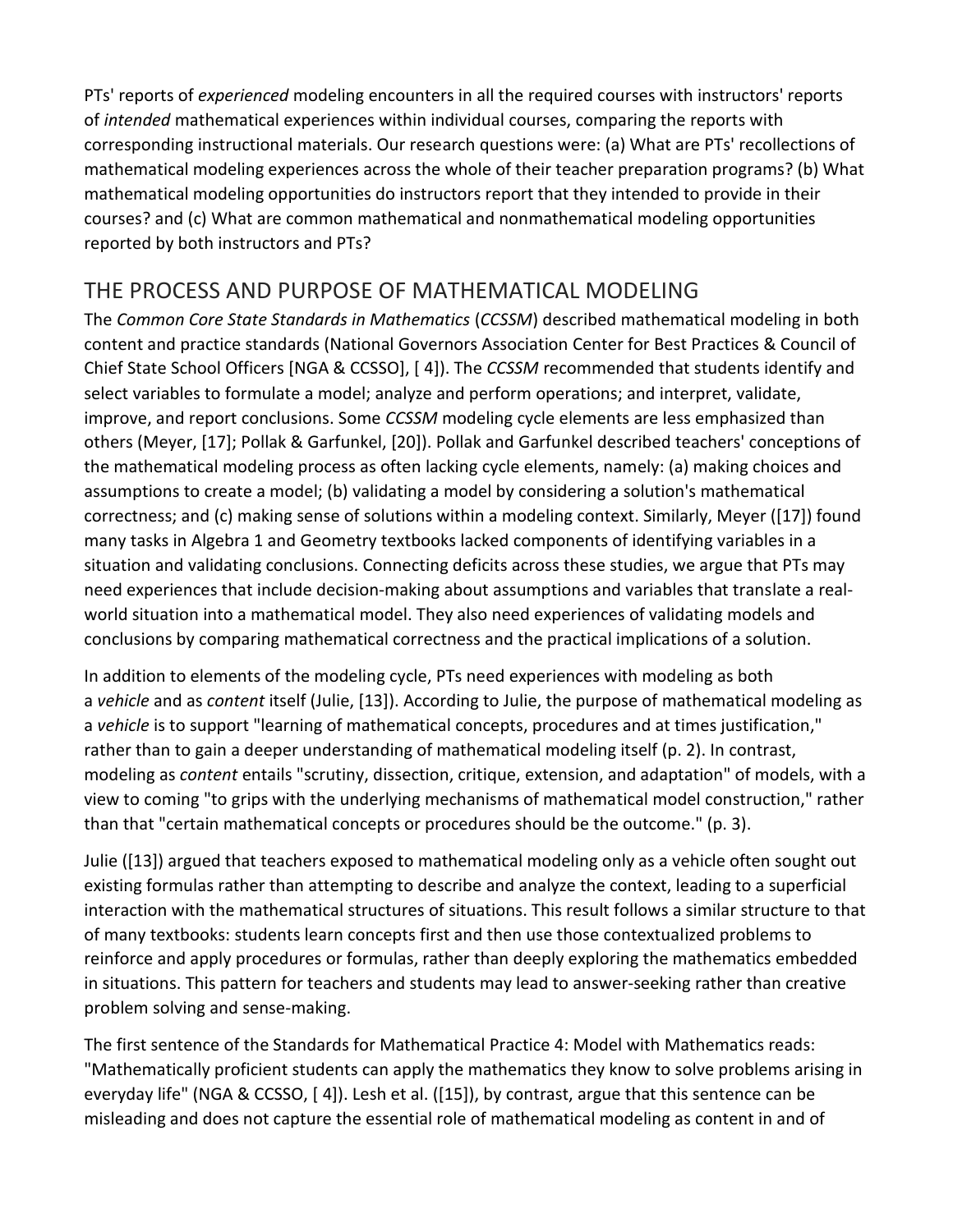itself, but may contribute to the use of modeling as a way to reinforce and apply mathematical concepts or procedures. Indeed, *mathematizing* situations (e.g., describing, quantifying, categorizing, or systematizing) (Lesh & Sriraman, [16]) is closely related to Julie's ([13]) description of modeling as content and to CMA and SIAM's ([ 5]) recommendation for learners to experience mathematical modeling as a process.

## TEACHERS' LEARNING OF MATHEMATICAL MODELING

Both AMTE ([ 2]) and the Conference Board of the Mathematical Sciences (CBMS, [21]) emphasized the need for teachers to learn mathematical modeling. Pollak and Garfunkel ([20]) reported that practicing teachers believed the curriculum presents modeling as a vehicle to learn mathematics rather than as content itself. To teach mathematical modeling as content, teachers need to develop specialized knowledge related to task selection, implementation, and assessment (Doerr, [ 7]). Doerr recommended that teachers understand characteristics of situations that support student engagement with model development through iterative cycles of mathematical modeling. Doerr further recommended that teachers have opportunities to engage with diverse mathematical modeling tasks.

Secondary mathematics teachers' learning via mathematical modeling tasks and teaching of mathematical modeling has been examined in several studies (e.g., Anhalt & Cortez, [ 1]; Doerr & English, [ 8]; Tan & Ang, [23]). Anhalt and Cortez ([ 1]) examined PTs' evolving understanding of mathematical modeling as they participated in a mathematical modeling module in their secondary teacher education program. Throughout the module, PTs developed a conception of mathematical modeling as a process involving making assumptions and revising results that connected to real‐life situations (Anhalt & Cortez, [ 1]). Tan and Ang ([23]) described secondary mathematics teachers' development of mathematical modeling teaching practices during a school‐based professional development program. Doerr and English ([ 8]) examined the impact of mathematical modeling tasks on the learning of secondary teachers. They described the new mathematical understanding that two secondary mathematics teachers developed as they observed and listened to students rather than evaluating student ideas. These teachers noticed diverse ways in which students' mathematical thinking developed through engaging with the authentic problem‐solving scenarios of mathematical modeling tasks (Doerr & English). These three studies are examples of research that has provided critical information about secondary mathematics teachers' learning of mathematical modeling as one of the outcomes. As we focus more on the experiences and perceptions of PTs' learning of mathematical modeling, we aim to describe the mathematical modeling learning opportunities available to future secondary teachers across their programs.

## METHOD

This case study is a component of an NSF research project, Preparing to Teach Algebra, which focused on PTs' opportunities to learn and teach algebra. We used Project Preparing to Teach Algebra data collected from five universities. The universities were selected with the intention of identifying the broad attributes of secondary teacher preparation programs. Table presents the characteristics of each program, including the average number of graduates per academic year, the degree a student obtains upon graduation, the program's home department within the university, the university's geographic location and locale, and the race/ethnicity of enrolled undergraduate students.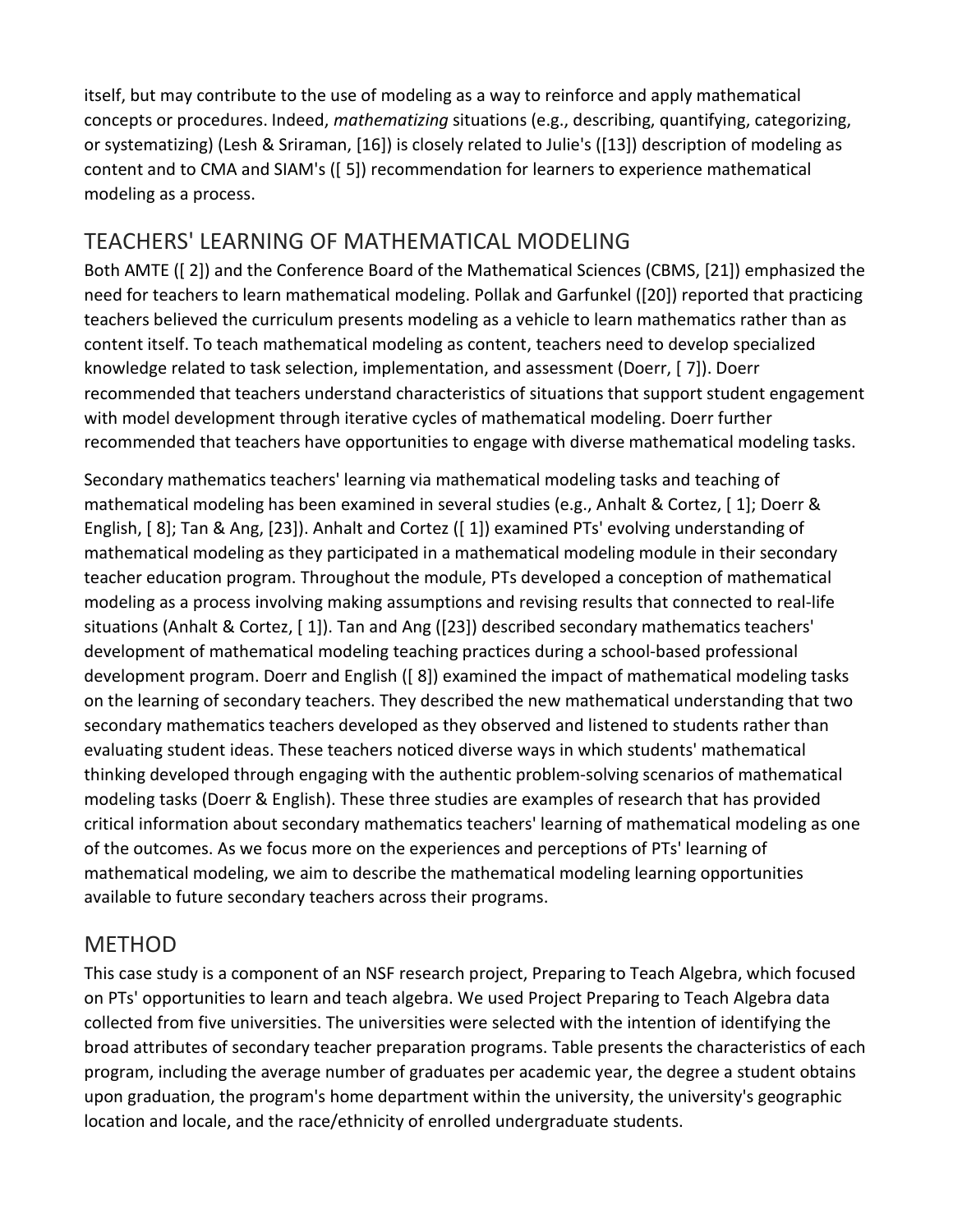| <b>University</b>     | <b>GLU</b>         | <b>MRU</b>        | <b>MUU</b>       | <b>SRU</b>        | <b>WUU</b>          |  |
|-----------------------|--------------------|-------------------|------------------|-------------------|---------------------|--|
| Avg. graduates        | 34                 | 22                | 12               | 39                | 30                  |  |
| Degree upon           | 4-year BA          | 4-year BA         | 4-year BA        | 4-year BA         | None                |  |
| completion            |                    |                   |                  |                   | (Postbaccalaureate) |  |
| <b>Basic Carnegie</b> | Master's: Larger   | Doctoral: Highest | Master's: Larger | Doctoral: Highest | Master's: larger    |  |
| classification        | Programs           | Research          | Programs         | Research          | programs            |  |
| Academic home         | Math Dept.         | College of Ed     | College of Ed    | College of Ed     | College of Ed       |  |
| U.S. region           | <b>Great Lakes</b> | Midwest           | Midwest          | Southeast         | Western             |  |
| Locale                | Small City         | Mid-size City     | Large City       | Mid-size City     | Large City          |  |
| Race/Ethnicity        | 5.4% Latin@        | $6.0\%$ Latin@    | 37.8% Latin@     | $6.1\%$ Latin@    | 63.9% Latin@        |  |
| 81.9% White           | 72.4% White        | 30.5% White       | 71.6% White      | 6.5% White        |                     |  |

Table 1. Case study secondary mathematics teacher education program characteristics

1 Average annual number of secondary mathematics program graduates across three academic years prior to study.

2 See Carnegie classifications for sources & definitions (http://carnegieclassifications.iu.edu/).

3 See National Center for Education Statistics Common Core of Data sources & definitions: http://nces.ed.gov/ccd/.

4 We use the @ sign to include all gender identifications.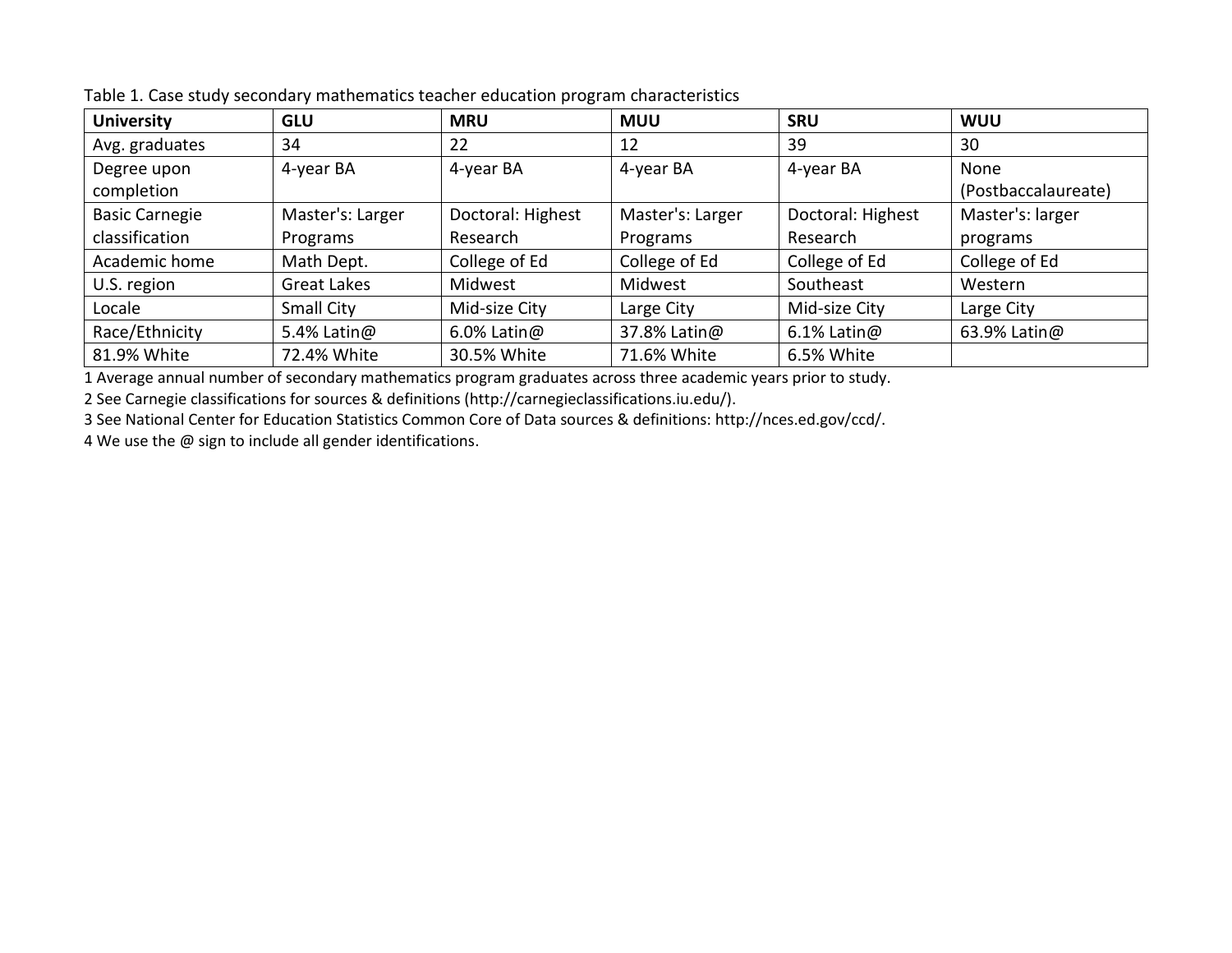Prior to receiving research funding, we selected three universities (i.e., Great Lakes University [GLU], Midwestern Research University [MRU], and Midwestern Urban University [MUU]) to represent distinct university profiles. Our selection factors included the average number of graduates, the research profile, the locale (size of city), and the diversity of the student population. We chose two additional programs (i.e., Southeastern Research University [SRU] and Western Urban University [WUU]) based on our national survey responses, recommending we add geographic and racial/ethnic diversity to our selection. We constructed university pseudonyms to describe the geographic location and research profile. For example, Southeastern Research University is in the southeastern region of the United States and is a research university.

#### Selected courses and participants

Project Preparing to Teach Algebra researchers worked with a site coordinator from each university, chosen for his/her knowledge about their secondary mathematics education program, to select the courses with the greatest potential to answer the research questions of the larger study, including PTs' opportunities to learn about mathematical modeling. The overarching goal of the research team was to gather data that would provide a sense of each secondary teacher education program as a whole. Hence, we were interested in PTs' experiences at program level rather than at the level of individual courses. We held focus groups of senior PTs who were nearing completion or had recently completed the program, asking them to reflect on experiences across all required program courses. PTs could have shared detailed experiences from courses if we had interviewed them throughout each course. Rather than capturing all experiences, we focused on key ideas remaining in PTs' memories, assuming those experiences to be more likely to impact future teaching. We similarly interviewed instructors of selected courses, not to detail delivery of each course, but to gain emphases across each program.

The site coordinator helped identify and communicate with the instructor and PT participants. Table shows the number of instructors of each course type interviewed at each university (rows 2–5) and the number of PTs who participated in the focus group interviews (final row).

| Course type                            | GLU  | <b>MRU</b> | <b>MUU</b> | <b>SRU</b> | <b>WUU</b> | Total |
|----------------------------------------|------|------------|------------|------------|------------|-------|
| <b>Mathematics</b>                     |      | 4          | 6          |            |            | 20    |
| Mathematics-for-teachers               |      |            |            |            |            | 6     |
| <b>Mathematics education</b>           |      |            |            | 4          |            | 16    |
| General education                      |      |            |            |            | 2          | 6     |
| Total number of instructor interviews  | 10   | 12         | 10         | 13         | 3          | 48    |
| Total number of focus group interviews | 2(6) | 2(8)       | 2(8)       | 2(8)       |            |       |

Table 2. Number of instructor and focus group interviews at each university

5 Number in parentheses represents the total number of PTs who participated in the focus group interviews.

#### *Preservice teacher focus groups*

We conducted 10 focus group interviews with 37 PTs across the five universities. The focus group method was used to identify PTs' perspectives during group interaction, which captured both consensus and divergent views regarding their shared experiences (Creswell, [ 6]). At each university, two groups of PTs consented to participate in the focus group interviews. Participating PTs may not have been enrolled in courses taught by participating instructors at the time of the interviews and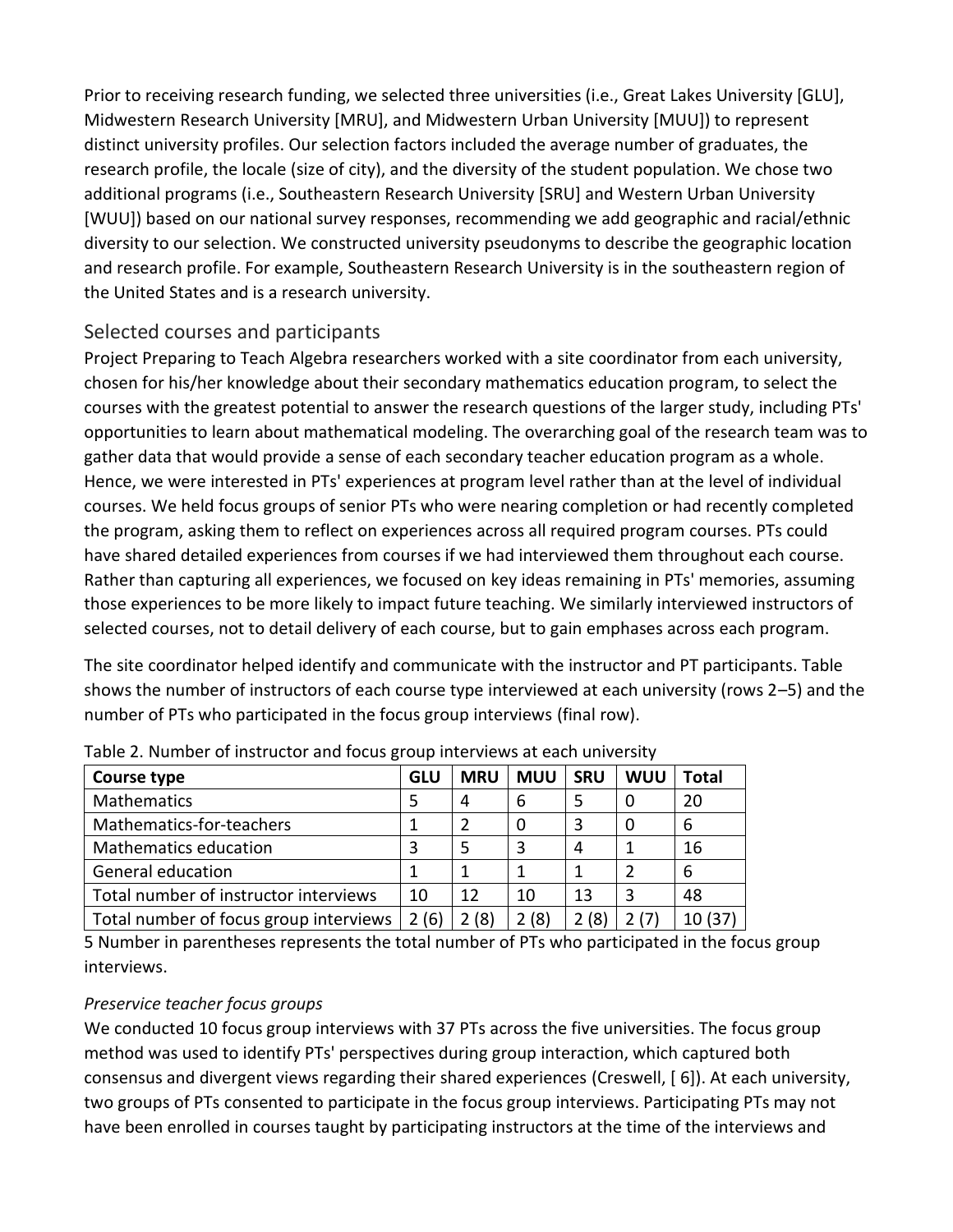focus groups. When any PT mentioned the name of a participating instructor, we compared the PTs' reported experiences with the instructor's intended mathematical modeling opportunities and tasks. During the interviews, PTs were provided with a handout listing all required courses of the program to help them reflect on modeling experiences across the entire program.

#### *Instructor interviews*

Our selection of courses included all required mathematics‐for‐teachers courses, all required mathematics education courses, one required general education course (e.g., Teaching in a Diverse Society), and a selection of required mathematics courses above the Calculus level. The exception is WUU, for which we selected two required general education courses with the required secondary mathematics methods course. As shown in Table , the number of required courses varied across universities. To preserve the confidentiality of our chosen programs, we renamed courses with generic course names. Table shows the selected courses, with their generic names, and the type of course as indicated by the site coordinator. The table additionally states, at the time of the study: the rank of each participating instructor, the number of years each had taught at the current institution, the total number of years of teaching experience (as reported by the instructor), and the terminal degree and emphasis for each.

| Generic course name                | Course     | Rank  | Yrs. at        | Yrs.           | <b>Terminal degree (Emphasis)</b> |  |  |  |
|------------------------------------|------------|-------|----------------|----------------|-----------------------------------|--|--|--|
|                                    | type       |       | univ.          | teaching       |                                   |  |  |  |
| <b>Great Lakes University</b>      |            |       |                |                |                                   |  |  |  |
| Linear Algebra                     | M          | Full  | 13             | 22             | PhD Math (Topology)               |  |  |  |
| Abstract Algebra                   | M          | Full  | 10             | 13             | PhD Math (Social Theory)          |  |  |  |
| Geometry                           | M          | Full  | 9              | 20             | PhD Math (Geometry)               |  |  |  |
| <b>Probability and Statistics</b>  | M          | Asst  | $\mathbf{1}$   | 10             | PhD Stats (Stat'l Computing)      |  |  |  |
| Capstone                           | M          | Full  | 15             | 22             | PhD Undergrad Math Teach          |  |  |  |
| Math for Sec. Teachers             | MfT        | Assoc | 15             | 25             | PhD Math (Geometry)               |  |  |  |
| Mid. School Math Methods           | <b>ME</b>  | Assoc | 12             | 25             | PhD Math Teacher Education        |  |  |  |
| <b>Secondary Math Methods</b>      | <b>ME</b>  | Assoc | 12             | 25             | PhD Math Teacher Education        |  |  |  |
| <b>Student Teaching Seminar</b>    | <b>ME</b>  | Assoc | 15             | 25             | PhD Math (Geometry)               |  |  |  |
| <b>Teaching in Diverse Society</b> | <b>GE</b>  | Assoc | $\overline{2}$ | 10             | PhD Teaching & Curriculum         |  |  |  |
| Midwestern Research                |            |       |                |                |                                   |  |  |  |
| University                         |            |       |                |                |                                   |  |  |  |
| Linear Algebra                     | M          | $P-D$ | $\overline{2}$ | $\overline{2}$ | PhD Math (Topology)               |  |  |  |
| Algebra for Teachers               | <b>MfT</b> | Full  | 25             | 37             | PhD Math (Algebra)                |  |  |  |
| <b>Geometry for Teachers</b>       | MfT        | Full  | 4              | 40             | PhD Math (Algebra)                |  |  |  |
| <b>Probability and Statistics</b>  | M          | Full  | 11             | 16             | PhD Math (Analysis)               |  |  |  |
| <b>Reasoning and Proof</b>         | M          | Full  | 34             | 37             | PhD Math (Algebra)                |  |  |  |
| <b>Mathematical Modeling</b>       | M          | Full  | 25             | 37             | PhD Math (Algebra)                |  |  |  |
| Algebra in the Curriculum          | <b>ME</b>  | Assoc | 19             | 27             | <b>PhD Math Education</b>         |  |  |  |
| Modeling in the Curriculum         | <b>ME</b>  | Adj   | 15             | 36             | MS Math & Stats                   |  |  |  |
| Calculus in the Curriculum         | <b>ME</b>  | Adj   | 15             | 36             | MS Math & Stats                   |  |  |  |
| Secondary math Methods I           | <b>ME</b>  | Asst  | 5              | 17             | <b>PhD Math Education</b>         |  |  |  |
| Secondary Math Methods II          | ME         | Assoc | 19             | 27             | <b>PhD Math Education</b>         |  |  |  |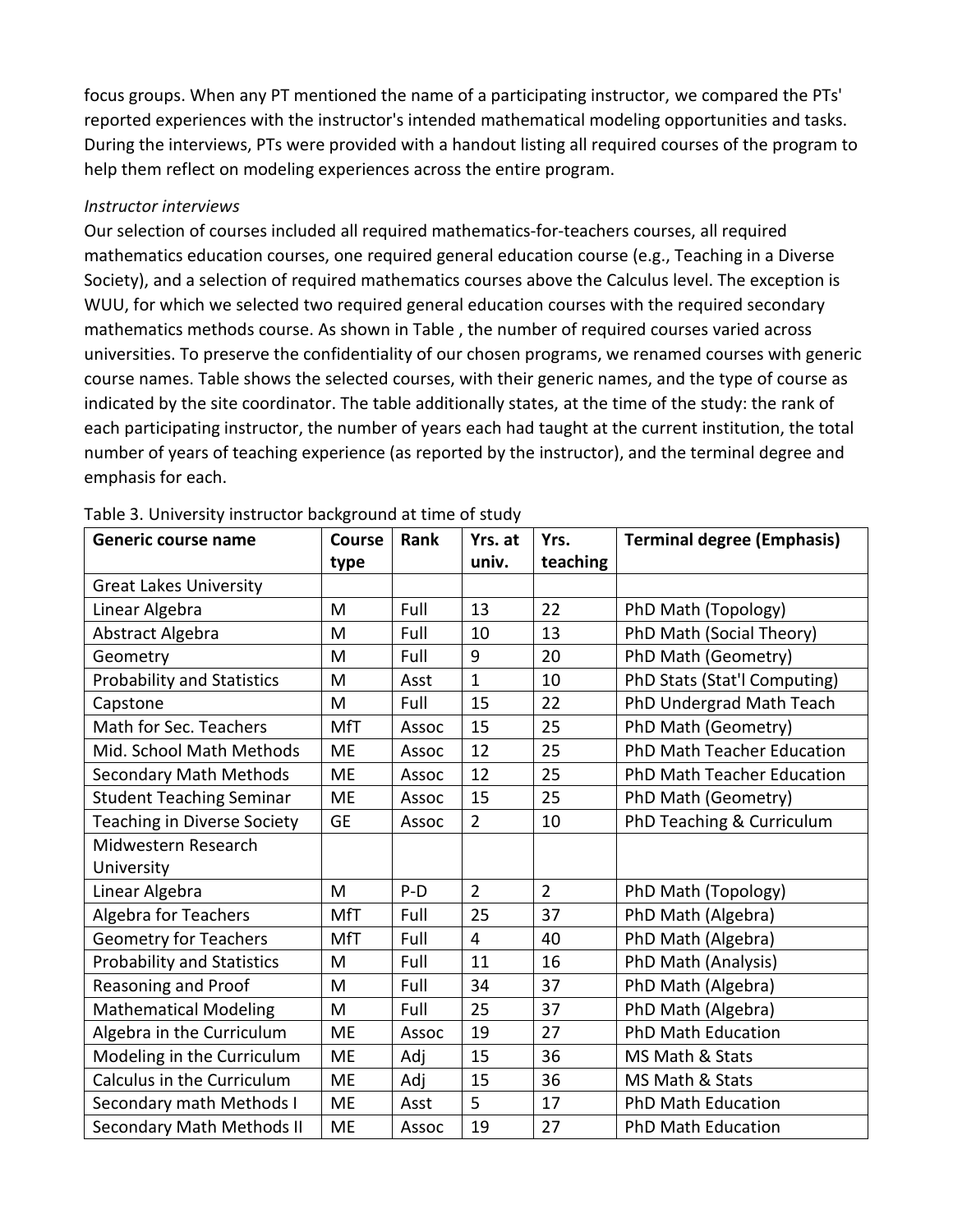| <b>Teaching in Diverse Society</b> | <b>GE</b> | Assoc | 12             | 22             | PhD School Administration     |
|------------------------------------|-----------|-------|----------------|----------------|-------------------------------|
| Midwestern Urban                   |           |       |                |                |                               |
| University                         |           |       |                |                |                               |
| Linear Algebra                     | M         | Full  | 22             | 34             | PhD Math (Analysis)           |
| Abstract Algebra                   | M         | Asst  | $\overline{3}$ | 10             | DA Math (Math Ed)             |
| Geometry                           | M         | Lect  | $\mathbf{1}$   | 4              | PhD Math (Algebra)            |
| <b>Probability and Statistics</b>  | M         | Full  | 27             | 41             | PhD Math (Combinatorics)      |
| <b>Discrete Mathematics</b>        | M         | Assoc | 9              | 14             | PhD Math (Topology)           |
| <b>History of Mathematics</b>      | M         | Lect  | $\mathbf{1}$   | 4              | PhD Math (Algebra)            |
| <b>Secondary Math Methods</b>      | <b>ME</b> | Asst  | 8              | 12             | <b>PhD Education</b>          |
| Field Experience Seminar           | <b>ME</b> | Asst  | 8              | 12             | <b>PhD Education</b>          |
| <b>Student Teaching Seminar</b>    | <b>ME</b> | Lect  | 11             | 44             | <b>MA Math</b>                |
| <b>Teaching in Diverse Society</b> | <b>GE</b> | Asst  | $\overline{2}$ | 10             | <b>PhD Educational Policy</b> |
| Southeastern Research              |           |       |                |                |                               |
| University                         |           |       |                |                |                               |
| Linear Algebra                     | M         | Instr | 20             | 20             | PhD Math                      |
| Abstract Algebra                   | M         | Assoc | 32             | 35             | PhD Math (Algebra)            |
| Geometry                           | M         | Instr | 20             | 20             | PhD Math                      |
| Probability                        | M         | Full  | 18             | 18             | PhD Applied Math              |
| <b>Reasoning and Proof</b>         | M         | Lect  | $\overline{2}$ | $\overline{2}$ | DA Math (Analysis)            |
| Secondary Math Methods I           | <b>ME</b> | GA    | $\overline{2}$ | 10             | (PhD Math Teacher Educ)       |
| Secondary Math Methods II          | <b>ME</b> | Full  | 27             | 34             | <b>PhD Math Education</b>     |
| <b>Secondary Math Methods III</b>  | <b>ME</b> | Asst  | 6              | 6              | <b>PhD Education</b>          |
| Sec. Math Connections I            | MfT       | Asst  | 3              | 3              | PhD Math (Math Ed)            |
| Sec. Math Connections II           | MfT       | Full  | 11             | 11             | PhD Science and Math Ed       |
| Sec. Math Connections III          | MfT       | Asst  | 3              | 3              | <b>PhD Math Education</b>     |
| <b>Student Teaching Seminar</b>    | ME        | Full  | 27             | 34             | <b>PhD Math Education</b>     |
| <b>Teaching in Diverse Society</b> | <b>GE</b> | Full  | $\overline{2}$ | 3              | <b>PhD Education</b>          |
| <b>Western Urban University</b>    |           |       |                |                |                               |
| Teaching Eng. Lang. Learn.         | <b>GE</b> | Asst  | 5              | 13             | <b>PhD English Education</b>  |
| <b>Teaching in Diverse Society</b> | <b>GE</b> | Full  | 17             | 22             | <b>PhD Education</b>          |
| Secondary Math Methods             | ME        | Full  | 14             | 30             | <b>PhD Math Education</b>     |

6 Course type: M refers to mathematics courses; MfT to mathematics‐for‐teachers; ME to mathematics education; GE to general education courses.

7 Rank: Assoc. = associate professor; Asst. = assistant professor; Full = full professor; GA = graduate assistant; Instr. = instructor; Lect. = lecturer; P‐D = post‐doctoral fellow.

Mathematics-for-teachers courses were identified as such by the program coordinator. Mathematicsfor-teachers courses were required by only three of the five participating universities (i.e., GLU, MRU, SRU). In the United States, mathematics-for-teachers courses are mathematics courses designed for future teachers that include types of mathematical knowledge identified as useful to teachers. At SRU, for example, one mathematics-for-teachers course syllabus explained that it: "explores various secondary mathematics topics with a modeling and data analysis approach and an explicit focus on ways of reasoning that connect critical concepts of secondary mathematics."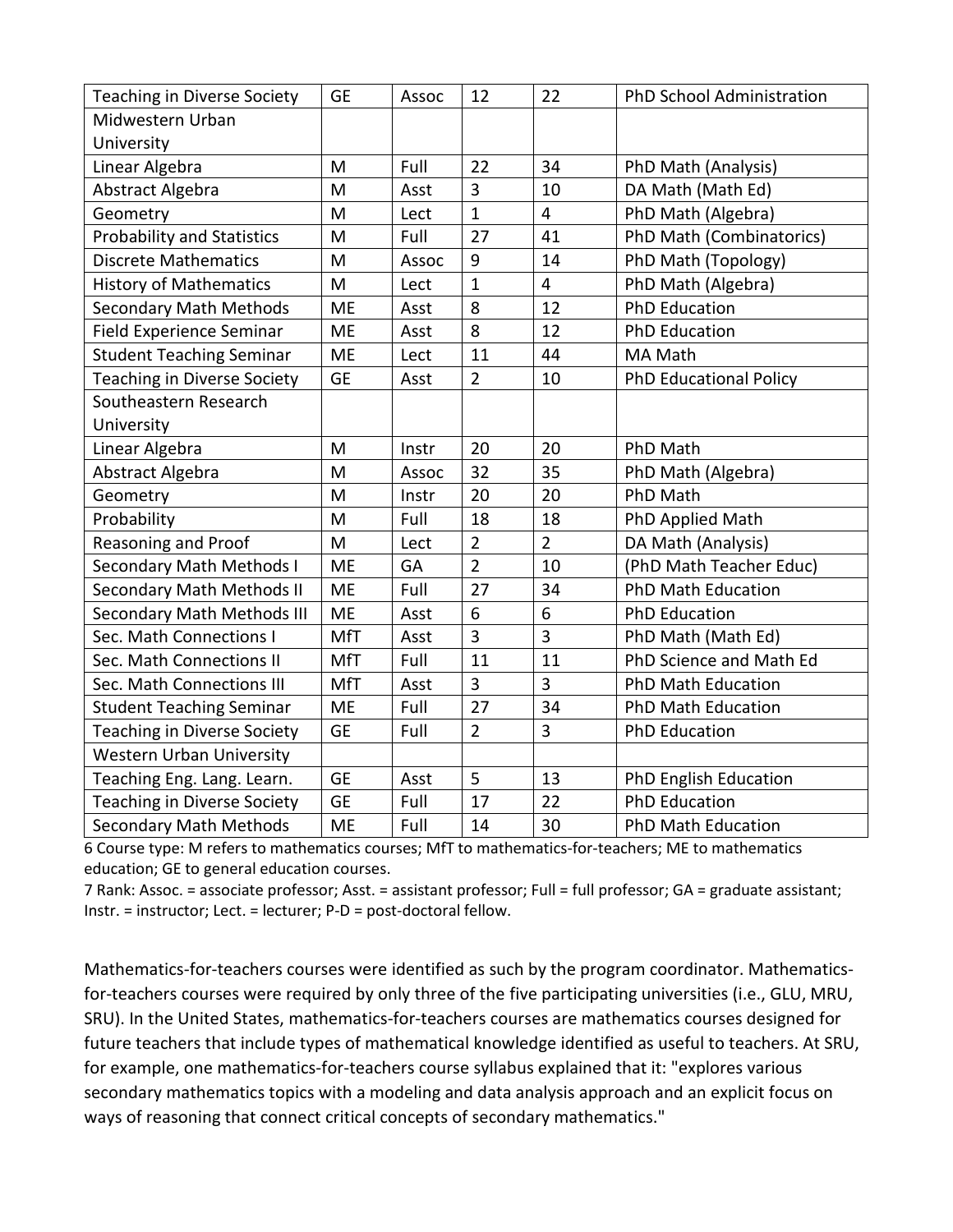WUU's program was a unique postbaccalaureate program that admitted only PTs with a Bachelor‐level mathematics degree (or its equivalent). Mathematics instructors from WUU were not interviewed because the site coordinator emphasized that PTs had completed the mathematics requirement through a variety of programs. We included WUU in our study to represent the variety of secondary mathematics education programs offered in the United States.

Another notable distinction was that GLU's secondary mathematics teacher education program is housed within the Mathematics Department, while other programs are located within the Colleges of Education. GLU mathematics instructors reported that they frequently communicated with mathematics education instructors about their teaching.

#### *Course materials*

The Project Preparing to Teach Algebra research team collected a course syllabus and instructional materials from each course instructor. After each interview, the research team requested additional course materials (e.g., mathematical tasks) based on interview responses.

#### *Instructor interviews and PT focus groups*

The Project Preparing to Teach Algebra interview and focus group protocols were semi‐structured. All interviewers, including the authors of this study, were trained to follow interview protocols containing consistent questions for instructors and PTs. Both interview protocols included a parallel list of questions, including questions about emphasis on mathematical modeling in a program (for PTs) or a course (for instructors), any mathematical modeling activities PTs experienced, and any opportunities to learn to teach mathematical modeling. The mathematical modeling handout given to both instructors and PTs is shown in Appendix A. When PTs or instructors provided a task or problem without detailed descriptions, follow‐up questions were asked to gain an understanding of the task or the nature of the problem.

#### Data analysis

To achieve triangulation, we conducted iterative analyses of multiple data sources (e.g., interview transcripts, syllabi, and tasks) (Creswell, [ 6]). We coordinated the data sources by writing a summary document that included each task or activity, along with any corresponding transcript excerpts from both instructors and PTs, PT notations, and written course materials from instructors. Each team member developed individual summary documents. In some cases, PTs mentioned participating instructors by name and described modeling experiences that corresponded to tasks also described by the instructor. We documented any such opportunities. We then discussed and reached agreement about elements of the summary documents, arranging them into combined summaries (Creswell).

The authors used the constant comparative method (Glaser & Strauss, [10]) to classify each PT's focus on his/her experiences related to mathematical or nonmathematical modeling. For example, a GLU PT reported looking at Dan Meyer's blog on "shooting basketballs into a hoop and seeing what the equation would have to be for the person shooting to actually make the ball." We identified this PT report as mathematical modeling because the PT explored visual data (i.e., the basketball video) and then represented the data using an equation. As nonmathematical modeling, a WUU PT reported using a Venn diagram to "represent A as this part of the circle, B as this part of the circle, and therefore A union B is this part of the circle... you're seeing the variables and you're creating a model." We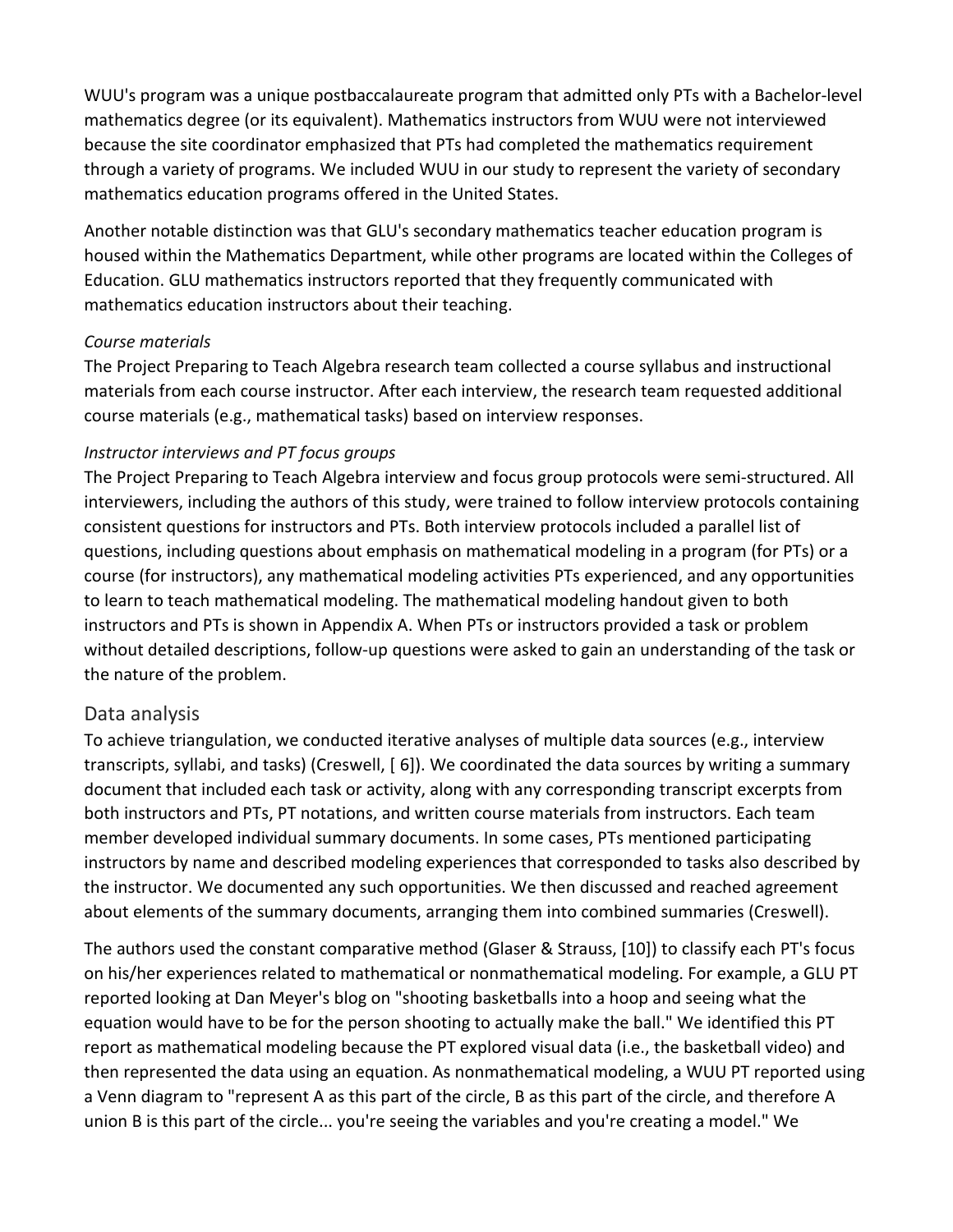classified this report as a nonmathematical modeling experience, because it focused on representing numbers using a Venn diagram in a nonproblem‐solving situation.

We iteratively reviewed, revised, and grouped our notes on these transcript except into conceptual themes (Glaser & Strauss, [10]). Mathematical modeling themes included: (a) engaging with real‐life problems that encouraged PTs or their students to make choices and develop representations (Consortium for Mathematics and its Applications & Society for Industrial and Applied Mathematics [CMA & SIAM], [ 5]). Nonmathematical modeling themes included: (b) representing numbers or operations visually; (c) discussing instructor demonstrating a teaching process; (d) writing and explaining proofs; and (e) using real-life contexts to introduce math concepts. For example, the basketball and Venn diagram tasks described above were classified as (a) and (b), respectively. A count of PTs' reporting each theme is presented in Table of Findings. Additional themes regarding PTs' access to mathematical modeling experiences emerged from instructor transcripts. During this iterative process of analysis and grouping, we validated (or revised) our coding using evidence drawn from corresponding course materials. Instructors reported that mathematical modeling experiences: (f) included discussing parts of the mathematical modeling cycle in class; (g) depended on PTs' classroom placements or on lessons developed by the PTs; and (h) were emphasized very little or not at all. A count of instructors' reporting of each theme is presented in Table of Findings.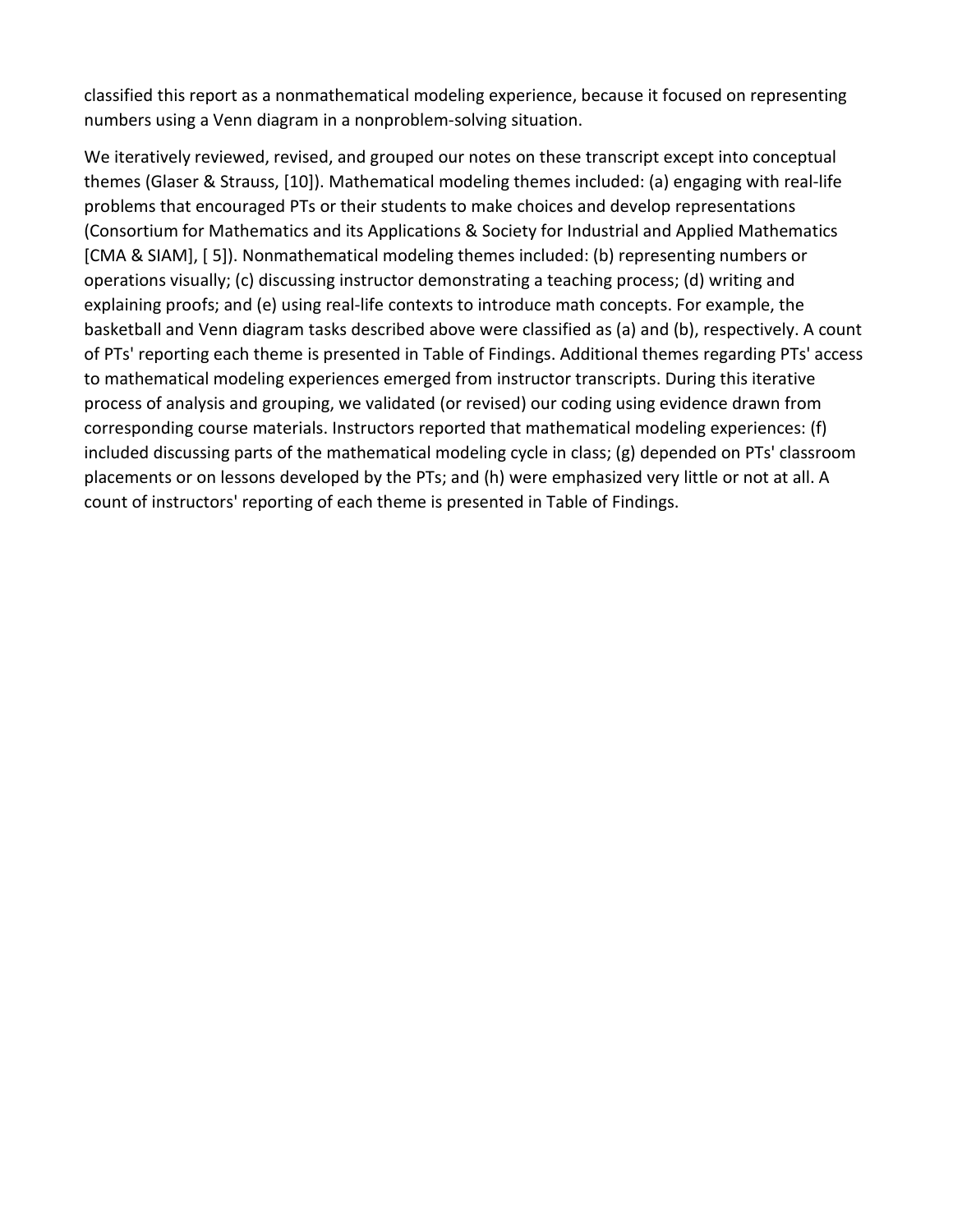|                                               | Universities (total number of PTs)         | <b>GLU</b> | <b>MRU</b> | <b>MUU</b> | <b>SRU</b> | <b>WUU</b> | <b>Total</b> |
|-----------------------------------------------|--------------------------------------------|------------|------------|------------|------------|------------|--------------|
| (6)                                           | (8)                                        | (8)        | (8)        | (7)        | (37)       |            |              |
| Mathematical modeling opportunities           | Engaged with real-life problems that<br>4  |            | 5          |            |            |            | 11           |
|                                               | encouraged PTs or their students to make   |            |            |            |            |            |              |
|                                               | choices and develop representations        |            |            |            |            |            |              |
| Nonmathematical modeling opportunities        | Represented numbers or operations visually | 4          |            |            | 6          |            | 15           |
| Discussed instructor demonstrating a teaching |                                            |            |            | 4          | 3          |            |              |
| process                                       |                                            |            |            |            |            |            |              |
| Solved or taught word problems                |                                            |            |            | 3          |            | 4          |              |
| Wrote and explained proofs                    |                                            |            |            |            |            | 4          |              |
| Used contexts to introduce math concepts      |                                            |            |            |            |            |            |              |

Table 4. Themes for opportunities to learn mathematical modeling recalled by PTs

8 Numbers in parentheses indicate the total number of PTs. Not all PTs shared modeling experiences.

Table 5. Themes among the opportunities to learn mathematical modeling recalled by instructors

|                                                   | Universities (total number of instructors)<br><b>GLU</b> |      | <b>MRU</b>     | <b>MUU</b> | <b>SRU</b>   | <b>WUU</b>     | <b>Total</b>   |
|---------------------------------------------------|----------------------------------------------------------|------|----------------|------------|--------------|----------------|----------------|
| (10)                                              | (12)                                                     | (10) | (13)           | (3)        | (48)         |                |                |
| Mathematical modeling opportunities               | Engaged with real-life problems that                     | 4    | 3              |            |              |                | 7              |
|                                                   | required PTs or their students to make                   |      |                |            |              |                |                |
|                                                   | choices and develop representations                      |      |                |            |              |                |                |
| Nonmathematical modeling opportunities            | Represented numbers or operations visually               |      |                |            |              | 1              | $\overline{2}$ |
| Discussed instructor demonstrating a teaching     |                                                          |      |                |            |              | $\Omega$       |                |
| process                                           |                                                          |      |                |            |              |                |                |
| Solved or taught word problems                    |                                                          |      |                |            |              | $\overline{2}$ |                |
| Wrote and explained proofs                        |                                                          |      |                |            |              |                |                |
| Used contexts to introduce math concepts          |                                                          |      |                |            |              | $\Omega$       |                |
| Instructor discussed parts of mathematical        |                                                          | 4    | $\overline{2}$ | 2          |              | 8              |                |
| modeling cycle in class                           |                                                          |      |                |            |              |                |                |
| Opportunities depended on PTs' classroom          | $\overline{2}$                                           |      | $\overline{2}$ | 4          | $\mathbf{1}$ | 10             |                |
| placements or developed lessons                   |                                                          |      |                |            |              |                |                |
| Instructor reported very little or no emphasis on | $\overline{3}$                                           | 4    | 4              | 6          | $\mathbf{1}$ | 18             |                |
| mathematical modeling                             |                                                          |      |                |            |              |                |                |

9 Numbers in parentheses indicate the total number of instructors interviewed.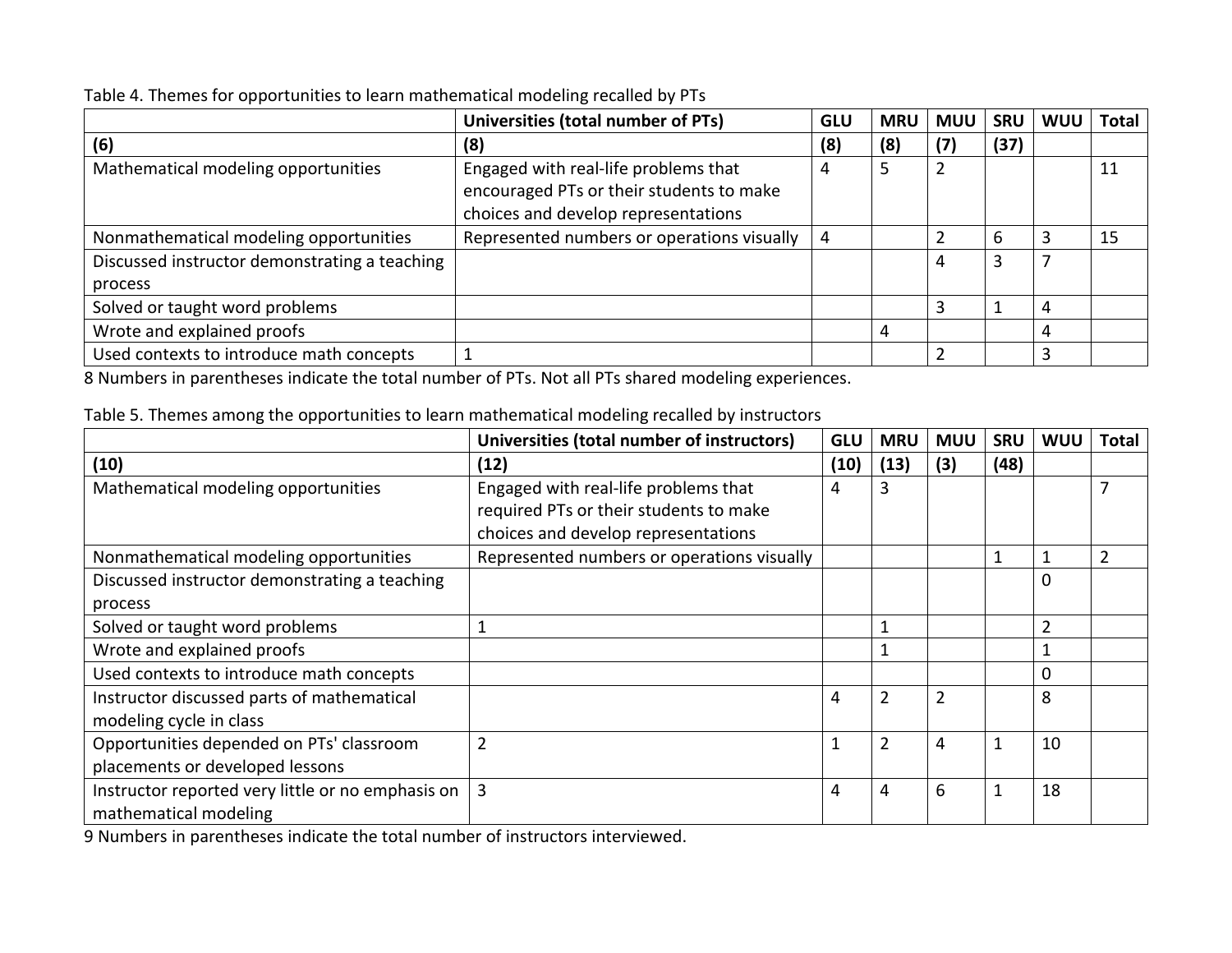## FINDINGS

This section first presents PTs' recollections of their experiences with mathematical modeling, followed by instructors' reports of mathematical modeling opportunities they intended to provide. We close this section by describing all mathematical and nonmathematical modeling opportunities reported by both PTs and instructors.

#### PTs' experiences with mathematical modeling

As described in the Method section, several themes emerged from PTs' responses to questions about mathematical modeling experiences from program courses. Table lists the themes (in the first and second columns) and a count of PTs whose responses corresponded to that theme.

#### *Mathematical modeling reported by PTs*

In this section, we describe tasks reported by PTs at three programs (i.e., GLU, MRU, MUU) that allowed the PTs or their students to make choices and develop representations (e.g., graphs and tables) to interpret real‐life situations.

At GLU, four PTs discussed Dan Meyer's tasks used in their Middle School Math Methods course. One task featured a dynamic parabola with a basketball context (blog.mrmeyer.com/2010/wcydwt‐will‐it‐ hit-the-hoop/) and another focused on the time to fill a water tank

(mrmeyer.com/threeacts/watertank/). One PT described a CBR (calculator‐based ranger) experiment from the same course, collecting motion data and identifying results based on graphical or tabular data representations. Another GLU PT described a Secondary Mathematics Methods sales tax project for which she collected food prices and calculated sales tax.

Five PTs at MRU described a Markov Chain project from Mathematical Modeling. They had the opportunity to select their own project related to their lives and future careers. They discussed several additional tasks from Modeling in the Curriculum. In these tasks, they collected and represented data to solve problems. In the same course, PTs described a Coke Can task in which they optimized the dimensions of a 355‐mL Coca‐Cola can.

At MUU, two PTs reported creating mathematical modeling projects in their student teaching experiences. A PT described choosing a mathematical content area around which to develop a real‐ world project in her Student Teacher Seminar. She chose trigonometry and developed a task involving measuring the school building's height using a clinometer.

#### *Nonmathematical modeling reported by PTs*

When asked about modeling opportunities, PTs in four programs (all but MRU) provided examples of representing numbers or operations visually. For example, two PTs at MUU reported drawing a Venn diagram or using algebra tiles to visually represent the distributive property. PTs at SRU and WUU described an instructor demonstrating a teaching process, which is a common modeling misconception (AMTE, [ 2]). SRU PTs described teachers thinking aloud and managing disruptive behavior.

SRU and WUU PTs reported solving or teaching word problems as modeling opportunities. SRU PTs referenced student teaching experiences in which they taught word problems. While their examples involved real‐life contexts, the problems did not require students to make assumptions that could lead to multiple correct solutions (CMA & SIAM, [ 5]). PTs at MUU described writing, explaining, and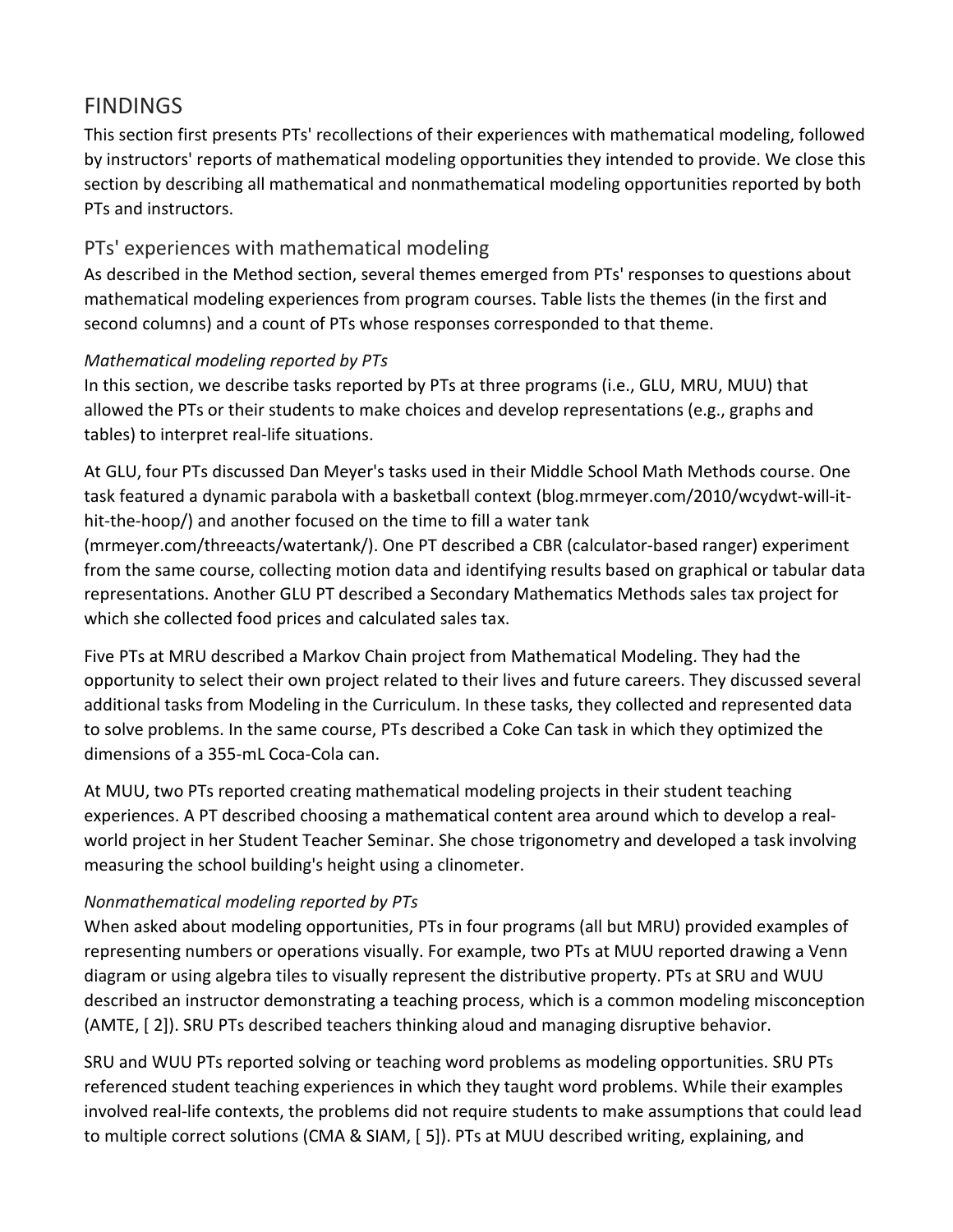finalizing proofs in Abstract Algebra as modeling opportunities. Finally, SRU PTs reported using real-life contexts to introduce mathematical concepts. They described student teaching experiences in which they used a marine biology context to introduce exponents and logarithms.

## Instructors' intended mathematical modeling opportunities

Instructors described mathematical modeling opportunities they intended to provide in their courses and provided corresponding course materials. Overall, our analyses of instructor interviews, syllabi, tasks, and exams confirmed that few courses across the five teacher preparation programs focused on mathematical modeling. Additionally, the few mathematical modeling opportunities varied greatly across programs. Seven instructors (from GLU or MRU) reported opportunities in which PTs engaged with real-life problems that encouraged them to make choices and develop representations. Five instructors (from GLU, MUU, SRU, or WUU) reported nonmathematical modeling opportunities (e.g., representing numbers or operations visually, solving word problems, writing proofs), as shown in Table.

Along with mathematical and nonmathematical modeling opportunities, eight instructors reported that, although modeling was not a focus of their course, they discussed parts of the mathematical modeling cycle in class (e.g., "It's kind of like a build-up process. How do you set up variables? Something to do with skills in modeling using mathematical formulas."). Ten field‐based course instructors (e.g., Student Teaching Seminar, Field Experience Seminar) mentioned that any modeling opportunities depended on PTs' classroom placements or the lessons the PTs developed. Eighteen instructors (e.g., Abstract Algebra, Discrete Mathematics, General Education) reported very little or no emphasis on mathematical modeling.

#### *Mathematical modeling reported by instructors*

Linear Algebra was a required course at all universities (except WUU's postbaccalaureate program). While three Linear Algebra instructors (i.e., MRU, MUU, and SRU) reported a low emphasis on mathematical modeling, the GLU Linear Algebra instructor reported a high emphasis. He described several lab activities as mathematical modeling tasks. For example, he described his Google's Page Rank task (deidentified task: figshare.com/s/d8d83ff2cf2c474e971e), which provides background information about Google's algorithm to determine page ranks of web pages. We identified this context as having "intrinsic value or meaning for students" (CMA & SIAM, p. 8), given that students have likely performed at least one Google search. The GLU instructor elaborated on elements of the mathematical modeling process included in the task:

They [PTs] create a simple model and then they see that there are problems with that model and they have to fix the model. They...see what Google is doing is...computing a Markov chain. The students...[know] a Markov chain will oftentimes converge, but in certain conditions it doesn't. And in Google, you encounter those conditions and so they have to think about how to fix that...by taking this [their understanding of Markov chains] and using it to improve the model they have.

In his description, the instructor described PTs creating and improving a model, which are critical elements of the mathematical modeling cycle (NGA & CCSSO, [ 4]).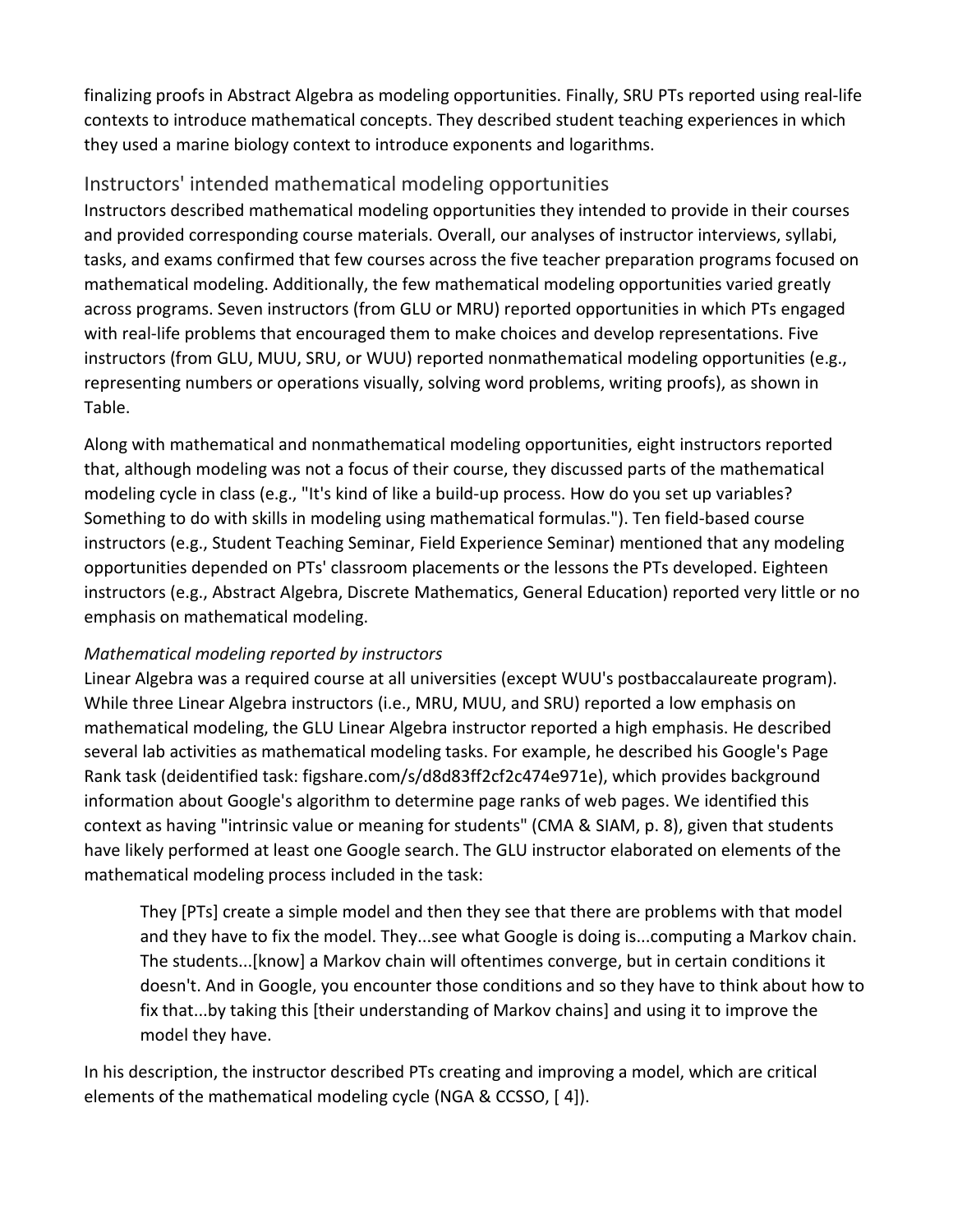The GLU Math for Secondary Teachers course instructor described mathematical modeling tasks. For example, his Profitability of Movies Task (deidentified task: figshare.com/s/d8d83ff2cf2c474e971e) begins with data from blockbusters (e.g., Titanic, The Phantom Menace, Harry Potter). The blockbuster data may have intrinsic value to students (CMA & SIAM, [ 5]), who are likely interested in movies. A portion of the task required PTs to act as a movie executive, making predictions and choices (Pollak & Garfunkel, [20]). This task featured mathematical modeling as a vehicle, rather than as content (Julie, [13]). Several task questions scaffolded the PTs' use of linear and quadratic regressions. The task also provided guidelines for the PTs to modify the activity for future use, as well as considerations about teaching mathematical modeling.

#### *Nonmathematical modeling reported by instructors*

Some instructors described nonmathematical modeling opportunities when asked about modeling. Instructors reported that PTs represented numbers or operations visually (e.g., "paper strips physically and also number lines and these strip diagrams. They're drawing models all the time."). Some instructors referred to contextualized word problems as mathematical modeling opportunities (e.g., "A manager for a large insurance company needs to form a six‐person committee of 18 women and nine men. If the committee consists of two women and the remainder are men, what is the probability of such a committee?"). Several of the course instructors described mathematical modeling using an alternative perspective; accordingly, PTs may not have had the necessary opportunities to develop a consistent understanding of mathematical modeling across their required courses. In contrast, there were some instances in which the instructors and PTs provided shared examples of mathematical and nonmathematical modeling opportunities, as described below.

Common modeling opportunities reported by both instructors and PTs A few modeling opportunities were described by both instructors and PTs. For example, MRU PTs specifically mentioned participating instructors of Mathematical Modeling and Modeling in the Curriculum courses, and their recollections aligned with instructors' reports.

A Mathematical Modeling course objective was: "to analyze or try to solve a real problem using mathematical tools by first formulating the problem and making assumptions to make a model,...[and] apply analytic or simulation methods and interpret the result." The instructor asked PTs to select a project related to their lives and future careers. The instructor and two PTs each referenced the Markov Chain and linear programming tasks from their Linear Algebra textbook. One PT explained that they modeled "student tracking through high school and college using a Markov chain. So it helped me learn about how something as specific as a Markov chain can help to describe how people cycle through a system like education." This example indicates that PTs noticed that the modeling projects helped them learn how specific mathematical concepts may support real-life analyses and problem solving.

Modeling in the Curriculum was one of three one‐credit courses at MRU specifically designed to support PTs' understanding of connections between college-level and 7th–12th-grade mathematics. PTs took the three courses while they were enrolled in a corresponding mathematics content course (e.g., Linear Algebra and Mathematical Modeling). The Modeling in the Curriculum syllabus included several learning objectives that the instructor discussed with PTs in class. Two course objectives focused on modeling as *content* (i.e., "Recognize and apply the power of simulations to model real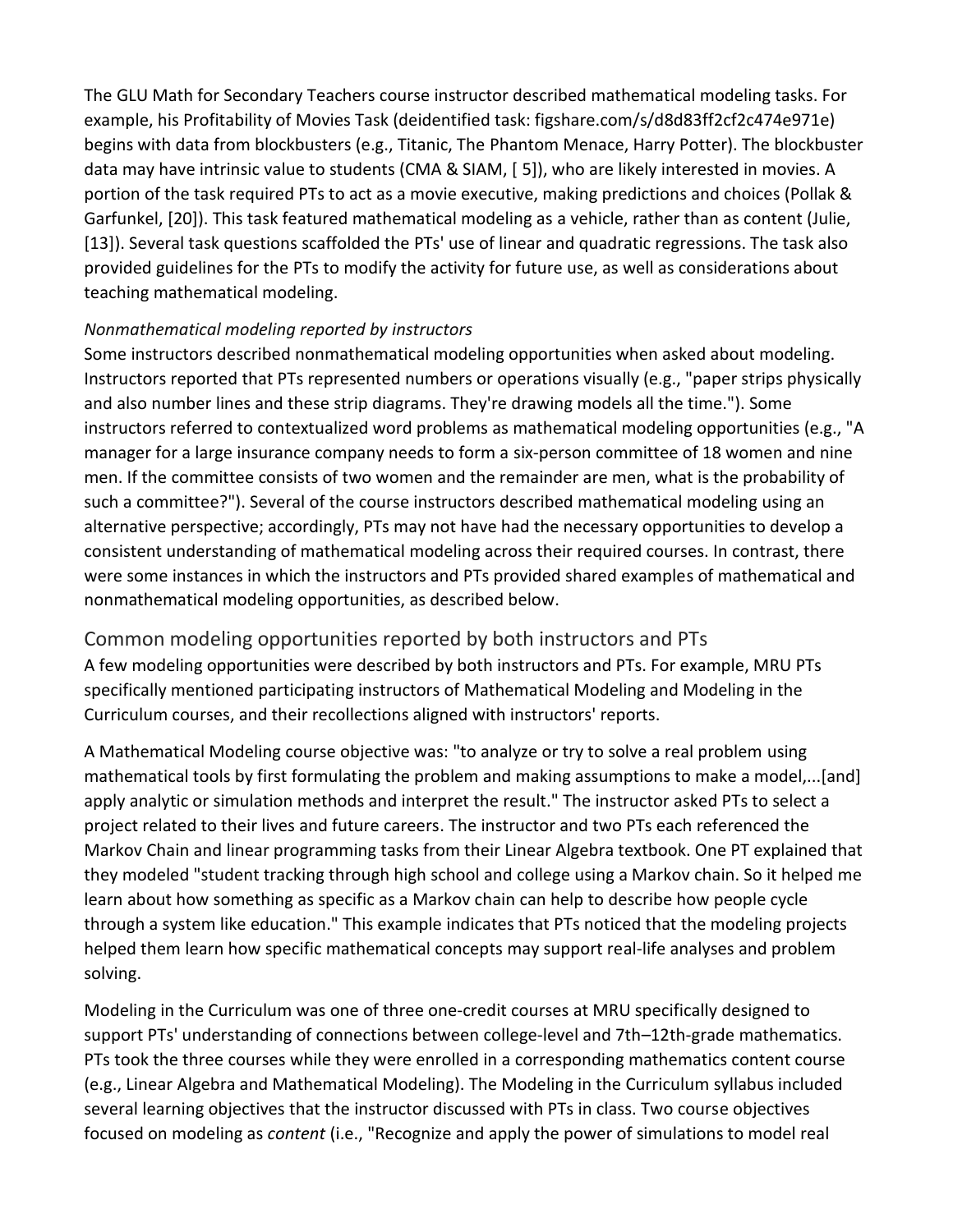situations"; "Learn how to use various technologies effectively as tools in the modeling process"). Two objectives emphasized modeling as a *vehicle,* describing the use of linear regression, median fit lines, and nonlinear models for data. Three objectives emphasized teaching modeling by (a) creating modeling activities connecting concepts in multiple mathematical areas or with other disciplines, (b) developing rubrics to assess modeling lessons, and (c) developing lessons using modeling as a vehicle for mathematical content. The instructor discussed in class that mathematical content can be taught using the context of modeling, and shared the course emphasis of "creating [modeling] situations where middle school and high school students 'wrestle' with mathematical ideas before they are taught the fundamental skills and concepts associated with those ideas." The instructor and PTs reported this emphasis on wrestling with mathematical ideas in the context of modeling. PTs described engaging with a Coke Can problem that required them to mathematize an authentic context. The task asked them to report, to a Coca‐Cola company, multiple strategies to determine can dimensions that required as little material as possible while still containing 355 ml of Coke. The instructor described discussing why treating the Coke can as a cylinder was an assumption and not a fact. One PT described finding the surface area and volume of a Coke can:

We had a piece of paper that was the same size and you had to cut out the corners to make a box and you had to figure out how much you would need to cut out of the corners to maximize the volume. It was just like...completely figure it out yourself...everybody made different sizes and then we graphed...how much we cut off and then the surface [area] or the volume that resulted. That was interesting.

The instructor mentioned one team of PTs who graphed a parabola based on the data they collected (with diameter as the independent variable and surface area as the dependent variable).

This instructor shared other tasks with authentic contexts and complete modeling cycles. The Burning Candles task involved recording the times and changing heights of a burning candle (a similar task is found at: https://tapintoteenminds.com/3act-math/candles-burning/). The Calculator‐Based Ranger (CBR) task included collecting data using a CBR, creating graphical and tabular representations, and interpreting results. The Taxi Cab task began with an authentic context: owners of a taxi company kept data on locations of high taxi use. Students were asked to use the dataset to draw a transition diagram and write a transition matrix.

At times, PTs and their course instructors described corresponding nonmathematical modeling examples. WUU PTs and a Secondary Mathematics Methods course instructor referenced by the PTs all described modeling as representing numbers or operations visually without a problem‐solving context. Similarly, four MUU PTs and the referenced instructor reported proofs as an example of modeling. The PTs explained how they wrote, explained, and finalized proof‐writing in their Abstract Algebra course, mentioning the instructor by name. The instructor also described proof‐writing activities as modeling opportunities. Such examples suggest instructors' misconceptions impact PTs' understanding of mathematical modeling.

## **DISCUSSION**

Given the research gap in the context of exploration of mathematical modeling across a number of teacher preparation programs, we focused on the mathematical modeling opportunities reported by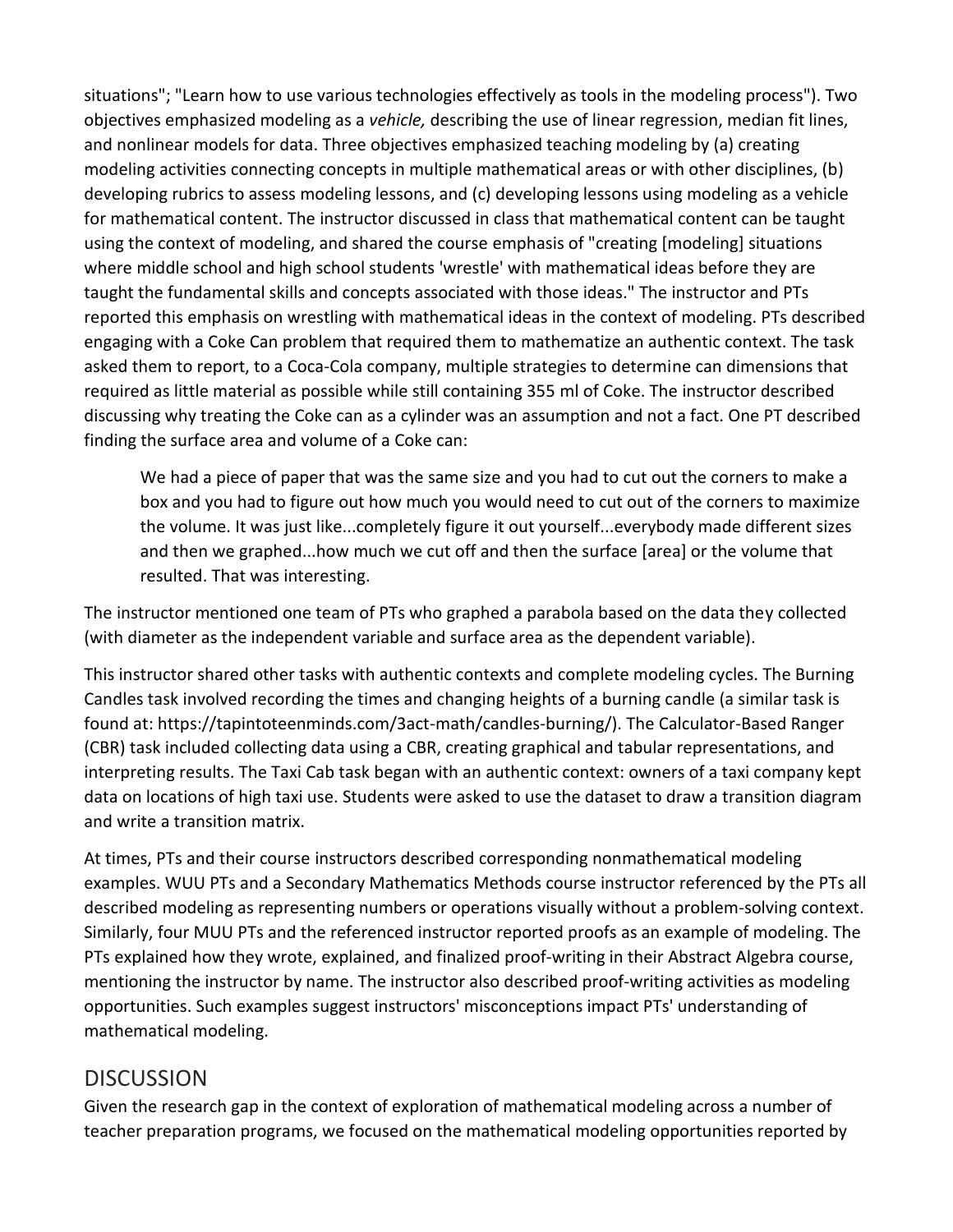37 PTs and 48 course instructors in five case study programs. By examining PTs' reports on their experiences with mathematical modeling in their teacher preparation programs, we aimed to identify the core experiences that PTs recalled among many other experiences. Eleven PTs recalled their experiences of engaging with real-life problems that encouraged them or their students to make choices and develop representations. Given that prior research showed that teachers often omitted the decision‐making aspect from the mathematical modeling cycle (Pollak & Garfunkel, [20]), these reports from PTs are noteworthy.

We reported alignments between PTs' recollections and instructors' reports. Several instructors and PTs responded in ways that revealed common misconceptions of modeling, including: (a) represented numbers or operations visually; (b) involved an instructor demonstrating a teaching process; (c) solved or taught word problems; (d) wrote and explained proofs; and (e) used contexts to introduce math concepts. The nature of the reported nonmathematical modeling opportunities may be related to the varying definitions of modeling found in the extant literature. Regarding the first misconception (i.e., represented numbers or operations visually), mathematical modeling may also involve the use of representations. Using representations is a part of the full mathematical modeling process, rather than mathematical modeling itself (Anhalt & Cortez, [ 1]; Smith, [22]). The second, a teacher demonstrating a lesson or effective teaching practices, is another common misconception (AMTE, [ 2]; National Council of Teachers of Mathematics, [19]). The third misconception (i.e., solved or taught word problems) has also been discussed in literature; while both problems involve a real‐life context, a word problem often does not require students to make assumptions and frequently has one correct solution (CMA & SIAM, [ 5]). Ideally, instructors of mathematics and mathematics education courses required by teacher preparation programs would be supported in collaboratively sharing the correct conception of mathematical modeling and preparing PTs to learn about and to learn to teach a robust conception of mathematical modeling.

While few courses in the selected programs focused on mathematical modeling, instructors at MRU and GLU provided several rich mathematical modeling tasks and included their emphasis on modeling in their syllabi. PTs at MRU and GLU demonstrated accurate understandings of mathematical modeling. We argue that their understanding was closely tied to the rich opportunities provided by these instructors and the unique program feature. MRU is a unique program in that it required PTs to concurrently take a one‐credit College of Education Modeling in the Curriculum course and a Mathematics Department Mathematical Modeling course. Several PTs recalled experiences from these two courses. The instructors emphasized modeling as content in their syllabi and interviews, and provided several opportunities for PTs to engage with mathematical modeling. GLU is also a unique program in that mathematics instructors spontaneously told interviewers that they made changes in their teaching strategies and pedagogy, based on discussions with their mathematics education colleagues. One of such examples is that GLU Linear Algebra instructor, who reported collaboration with mathematics education colleagues, provided rich mathematical modeling problems. On the other hand, Linear Algebra course instructors in the other four programs reported a low emphasis on mathematical modeling. PTs' effective teaching of mathematical modeling required coordination across teacher preparation program courses (e.g., AMTE, [ 2]; CBMS, [21]; NGA & CCSSO, [ 4]). Efforts toward interdisciplinary collaborations should include ongoing conversations between instructors of both mathematics and education courses.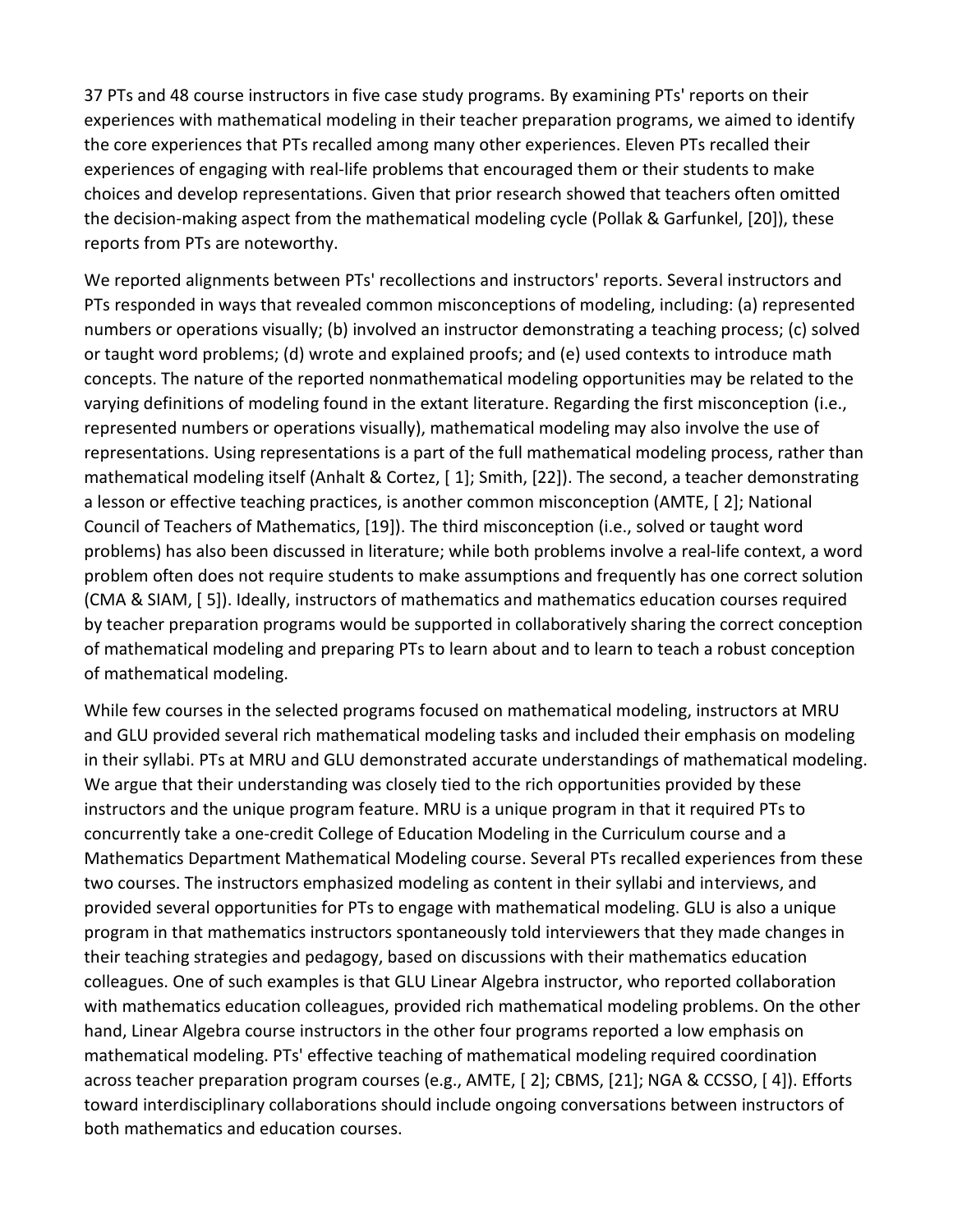Another possible teacher preparation implementation is to incorporate mathematical modeling in required courses, which provides access to quality tasks and resources (e.g., Anhalt & Cortez, [ 1]; Julie, [13]). Based on the written tasks and verbal reports provided by instructors, we shared sample mathematical modeling tasks with online links when accessible. Additional resources regarding mathematical modeling can be found by searching online for *Small Group Mathematical Modeling*, *Case Studies for Kids*, and *Pedagogy in Action*. Sample tasks can also be found in reports and publications (e.g., CMA & SIAM, [ 5]; Gould, Murray, & San Fratello, [11]; Hirsch & McDuffie, [12]; Moore, Doerr, Glancy, & Ntow, [18]). Available resources used to create rich modeling problems need to be shared, especially with new teacher educators and mathematics education researchers.

## LIMITATIONS

We acknowledge the limitations of this study. We may have found more opportunities if we had interviewed instructors of mathematics courses that WUU PTs had taken. Often times, it seems difficult to connect mathematics courses and education courses in post‐baccalaureate programs like WUU because PTs complete a mathematics degree in a mathematics department (at WUU or other schools) and then move on to the education department for the postbaccalaureate degree in teaching. Future studies could explore the different nature of opportunities that postbaccalaureate programs may offer to PTs and their impact on the learning of PTs. We may have also identified more opportunities had we explored all required mathematics courses, observed class activities, or interviewed PTs at multiple points in their program, in addition to interviewing instructors and senior‐ level PTs. The overarching goal of the research team was to gather data that would provide a sense of each secondary teacher education program as a whole. This goal allowed us the breadth to compare programs, rather than deeply considering connections between teachers' learning and their opportunities to learn, which have appeared in other valuable studies (e.g., Anhalt & Cortez, [ 1]; Doerr & English, [ 8]; Tan & Ang, [23]). Although this choice certainly obscured such connections, it revealed variations across universities with respect to rich mathematical modeling tasks, opportunities to encounter certain elements of the modeling cycle, and misconceptions of the meaning of modeling. For example, we saw a valuable example of mathematics content connected between a mathematics department course and a concurrent education course in MRU's Mathematical Modeling and Modeling in the Curriculum courses. We would have missed variation and uniqueness if we had focused on fewer programs.

## SIGNIFICANCE AND CONCLUSION

Efforts to restructure a course in which PTs could engage with full modeling cycles have been well documented (e.g., Anhalt & Cortez, [ 1]; Julie, [13]); however, the mathematics education field has yet to disseminate results from a larger study focusing specifically on the mathematical modeling opportunities offered in teacher education programs. The scope of our analysis—which included instructors of mathematics, mathematics-for-teachers, mathematics education, and general education courses, along with focus groups of senior PTs—allowed for comparisons across programs of five diverse universities. We found that 23 of the 48 interviewed instructors reported modeling opportunities that were nonmathematical in nature or reported that modeling was emphasized very little or not at all. Although perhaps not all courses can integrate modeling, Linear Algebra is one example of a course that might benefit from modeling experiences. Yet, only one of four Linear Algebra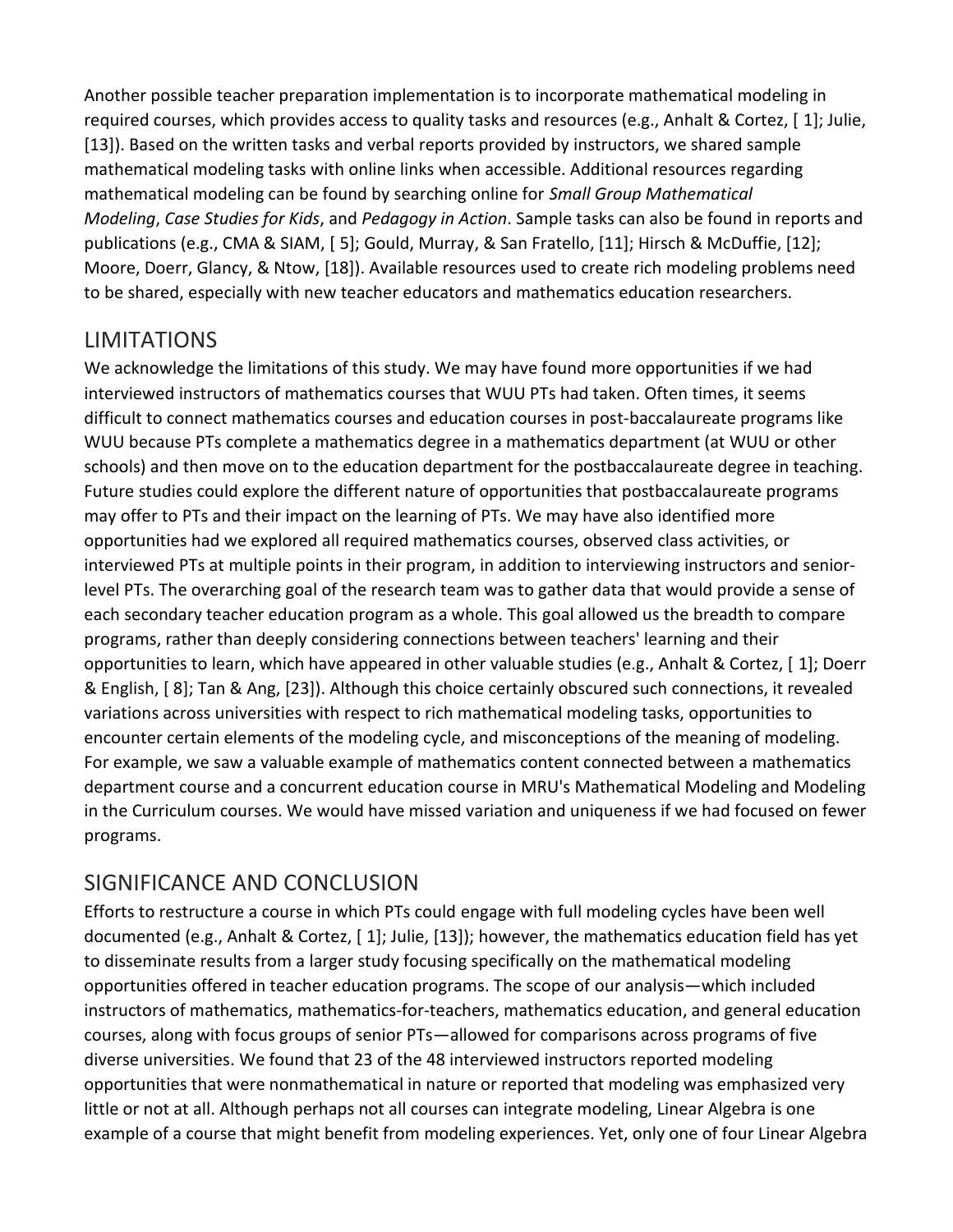instructors integrated modeling experiences into his course. Given the new AMTE ([ 2]) recommendation that programs provide PTs with consistent mathematical modeling opportunities, our investigation of such opportunities is timely and necessary.

Pursuant to the recommendations of policy documents (e.g., AMTE, [ 2]; CBMS, [21]), and mathematics education researchers (e.g., Julie, [13]), our findings highlight the critical need for educators to intentionally incorporate mathematical modeling into curricula. This requires that mathematics, mathematics–for‐teachers, mathematics education, and general education instructors collaborate to create coherent opportunities across programs. We acknowledge that many secondary education programs in the United States merit further investigation. Our study is an initial effort to investigate modeling experiences reported by PTs and instructors from five diverse secondary teacher preparation programs, and to begin a discussion on possible pathways to provide PTs with rich opportunities to engage with mathematical modeling.

# A. Appendix Preservice teacher focus group and instructor interview modeling handout

GRAPH

**Mathematical Modeling Process** 



© Copyright 2010 National Governors Association Center for Best Practices and Council of Chief State School Officers. All rights reserved.

- Identifying and selecting variables
- Formulating a model by creating and selecting appropriate representations
- Analyzing and performing operations to draw conclusions
- Interpreting the results of the mathematics
- Validating the conclusions, possibly improving the model
- Reporting on the conclusions and the reasoning behind them

## **[REFERENCES](https://0-web-a-ebscohost-com.libus.csd.mu.edu/ehost/detail/detail?vid=2&sid=db946c8e-03f3-402f-a3ea-6f56a8e3acd0%40sessionmgr4006&bdata=JnNpdGU9ZWhvc3QtbGl2ZQ%3d%3d#toc)**

Anhalt, C., & Cortez, R. (2016). Developing understanding of mathematical modeling in secondary teacher preparation. Journal of Mathematics Teacher Education, 19 (6), 523 – 545. https://0 doi-org.libus.csd.mu.edu/10.1007/s10857-015-9309-8

Association of Mathematics Teacher Educators. (2017). Standards for preparing teachers of mathematics. Retrieved from https:/[/www.amte.net/standard](http://www.amte.net/standard)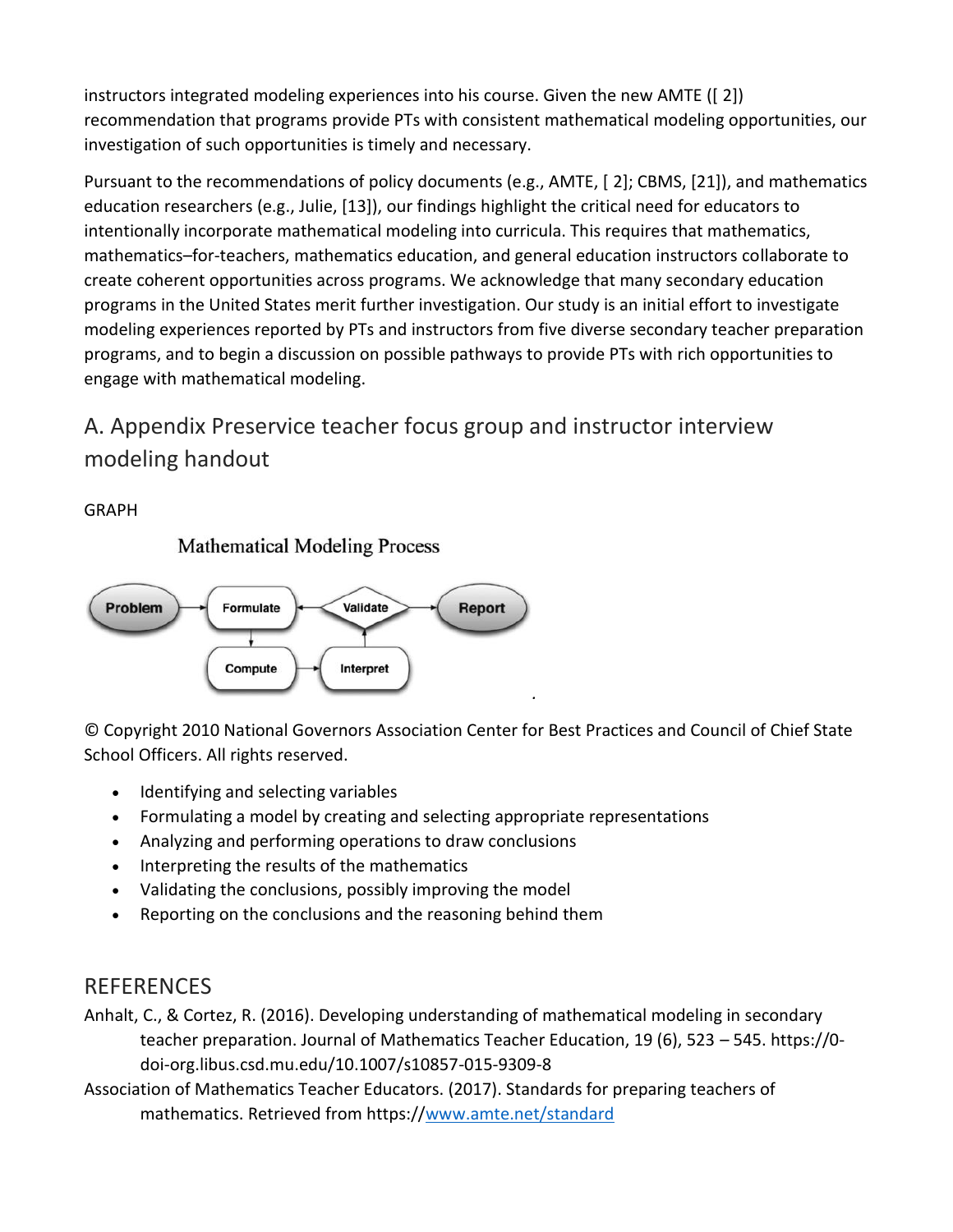- Cai, J., Cirillo, M., Pelesko, J. A., Borromeo Ferri, R., Borba, M., Geiger, V., ... Kwon, O. N. (2014). Mathematical modeling in school education: mathematical, cognitive, curricular, instructional, and teacher education perspectives. In P. Liljedahl, C. Nicol, S. Oesterle, & D. Allan (Eds.), Proceedings of the Joint Meeting of the 38th conference of the international group for the psychology of mathematics education and the 36th conference of the North American chapter of the psychology of mathematics education (Vol. 1, pp. 145 – 172). Vancouver, Canada : PME.
- National Governors Association Center for Best Practices & Council of Chief State School Officers. (2010). Common core state standards for mathematics. Washington, DC : Author. Retrieved from https:/[/www.corestandards.org](http://www.corestandards.org/)
- Consortium for Mathematics and its Applications & Society for Industrial and Applied Mathematics. (2016). Guidelines for assessment and instruction in mathematical modeling education. Retrieved from https:/[/www.siam.org/reports/gaimme.php](http://www.siam.org/reports/gaimme.php)
- Creswell, J. W. (2009). Research design: Qualitative, quantitative, and mixed methods approaches (3rd ed.). Thousand Oaks, CA : Sage Publications.
- Doerr, H. M. (2007). What knowledge do teachers need for teaching mathematics through applications and modelling? In W. Blum, P. L. Galbraith, H. W. Henn, & M. Niss (Eds.), Modelling and applications in mathematics education (pp.  $69 - 78$ ). New York, NY : Springer.
- Doerr, H. M., & English, L. D. (2006). Middle grade teachers' learning through students' engagement with modeling tasks. Journal of Mathematics Teacher Education, 9 (1), 5 – 32. https://0-doiorg.libus.csd.mu.edu/10.1007/s10857-006-9004-x
- Gansle, K. A., Noell, G. H., & Burns, J. M. (2012). Do student achievement outcomes differ across teacher preparation programs? An analysis of teacher education in Louisiana. Journal of Teacher Education, 63 (5), 304 – 317. https://0-doiorg.libus.csd.mu.edu/10.1177/0022487112439894
- Glaser, B., & Strauss, A. (1967). The discovery of grounded theory. Chicago, IL : Aldine.
- Gould, H., Murray, D., & Sanfratello, A. (2012). Mathematical modelling handbook. Bedford, MA : The Consortium for Mathematics and its Applications.
- Hirsch, C. R., & McDuffie, A. R. (2016). Annual perspectives in mathematics education 2016: Mathematical modeling and modeling mathematics. Reston, VA : National Council of Teachers of Mathematics.
- Julie, C. (2002). Making relevance in mathematics teacher education. In I. Vakalis, D. Hughes Hallett, D. Quinney, & C. Kourouniotis (Compilers), Proceedings of 2nd International Conference on the Teaching of Mathematics. New York, NY : Wiley [CD‐ROM].
- Lesh, R., & Doerr, H. M. (2003). Beyond constructivism: Models and modeling perspectives on mathematics teaching, learning, and problem solving. Mahwah, NJ : Lawrence Erlbaum Associates Inc.
- Lesh, R., English, L. D., Riggs, C., & Sevis, S. (2013). Problem solving in the primary school (K‐2). Mathematics Enthusiast, 10 (1-2),  $35 - 60$ .
- Lesh, R., & Sriraman, B. (2010). Theories of mathematics education: Seeking new frontiers. Berlin, Germany : Springer Science.
- Meyer, D. (2015). Missing the promise of mathematical modeling. Mathematics Teachers, 108 (8), 578 – 583. https://0-doi-org.libus.csd.mu.edu/10.5951/mathteacher.108.8.0578